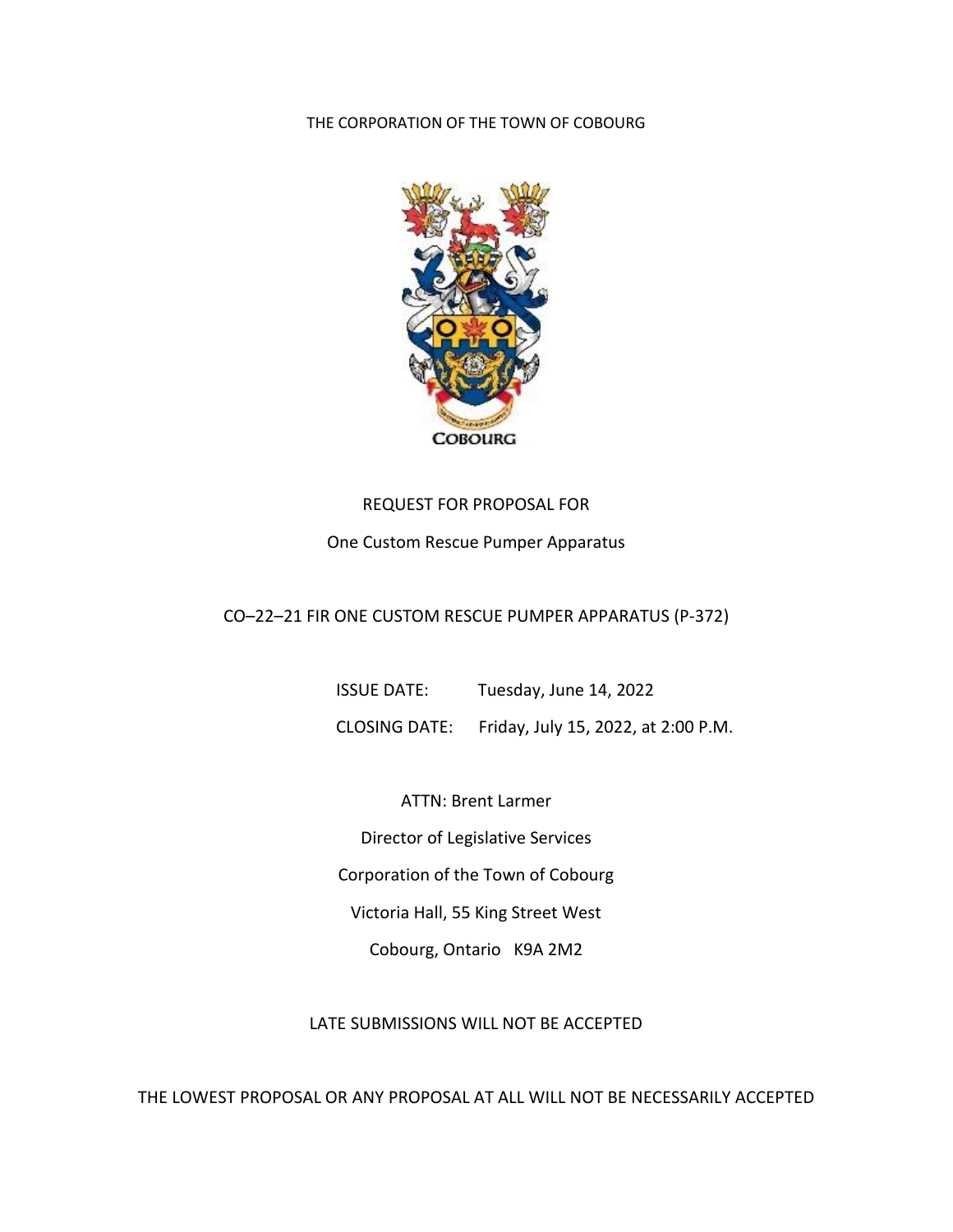

#### **THE CORPORATION OF THE TOWN OF COBOURG**

# REQUEST FOR PROPOSAL RECEIPT LABEL

#### **THIS LABEL MUST BE SECURELY ATTACHED TO THE FRONT OF THE SEALED ENVELOPE CONTAINING THE REQUEST FOR PROPOSAL.**

**ALL REQUESTS FOR PROPOSALS MUST BE RECEIVED AT:**

#### **LEGISLATIVE SERVICES, 55 King Street West, Cobourg ON K9A 2M2 905-372-4301**

| <b>COMPLETED BY DEPARTMENT ISSUING REQUEST FOR PROPOSAL</b> |                                            |  |  |
|-------------------------------------------------------------|--------------------------------------------|--|--|
| <b>REQUEST FOR PROPOSAL NUMBER:</b>                         | CO-22-21 FIR ONE CUSTOM RESCUE             |  |  |
| PUMPER APPARATUS (P-372)                                    |                                            |  |  |
| <b>REQUEST FOR PROPOSAL NAME:</b>                           | One Custom Rescue Pumper Apparatus (P-372) |  |  |
| <b>CLOSING DATE:</b>                                        | Friday, July 15, 2022                      |  |  |
| <b>CLOSING TIME:</b>                                        | $2:00$ P.M.                                |  |  |
|                                                             |                                            |  |  |

| <b>COMPLETED BY COMPANY SUBMITTING REQUEST FOR PROPOSAL</b> |  |  |
|-------------------------------------------------------------|--|--|
| <b>SUBMITTED BY:</b>                                        |  |  |
| <b>COMPANY CONTACT:</b>                                     |  |  |
| <b>COMPANY NAME:</b>                                        |  |  |
| <b>COMPANY ADDRESS:</b>                                     |  |  |
|                                                             |  |  |
|                                                             |  |  |
| <b>COMPANY PHONE:</b>                                       |  |  |

| <b>LEGISLATIVE SERVICES USE ONLY</b> |       |                  |                  |
|--------------------------------------|-------|------------------|------------------|
| <b>REQUEST FOR PROPOSAL RECEIPT:</b> |       |                  |                  |
| DATE:                                | TIME: | <b>INITIALS:</b> |                  |
|                                      |       |                  |                  |
|                                      |       |                  |                  |
| <b>LEGISLATIVE SERVICES USE ONLY</b> |       |                  |                  |
| <b>REQUEST FOR PROPOSAL OPENING:</b> |       |                  |                  |
| DATE:                                | TIME: | <b>INITIALS:</b> | <b>INITIALS:</b> |
|                                      |       |                  |                  |
|                                      |       |                  |                  |

#### **By-law 016-2012, Purchasing Policy (est March 19, 2012)**

Part 7.1, Section 7, RETURN RECEIPT OF COMPETITIVE BID DOCUMENTS, Purchasing Policy,

"*All Request for Proposals will be issued from and received at the office of the Municipal Clerk, located at the Main Floor of Victoria*  Hall, 55 King Street West, Cobourg, Ontario K9A 2M2, *using the appropriate label or envelope as provided in bid package*."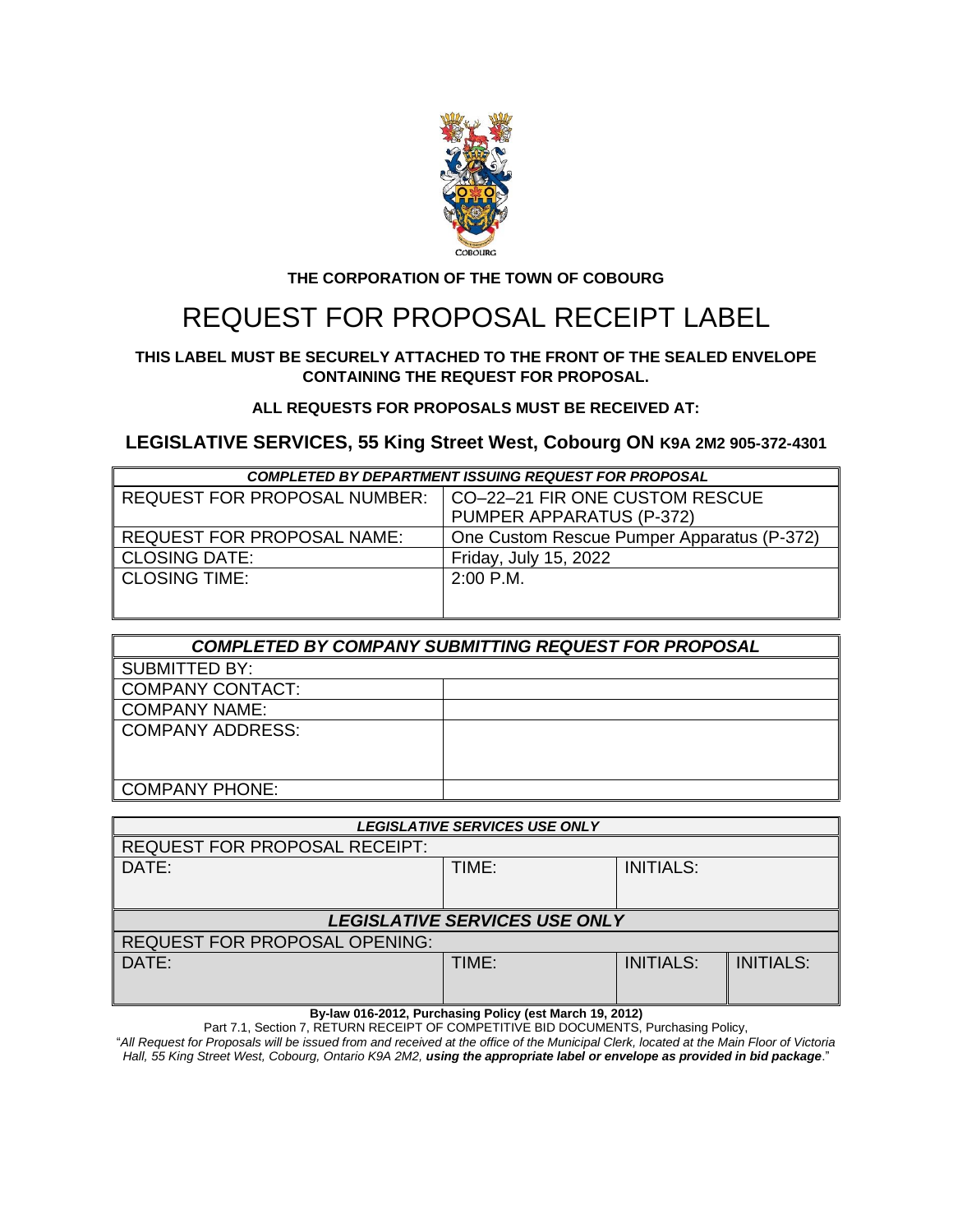## **1.0 INTRODUCTION**

The request for proposal (RFP) is an invitation by the Town of Cobourg to prospective proponents to submit proposals to design, construct and deliver a Custom Rescue Pumper Apparatus.

## **2.0 INFORMATION FOR PROPONENTS**

All proposals must be received on or before **Friday, July 15, 2022, at 2:00 P.M**., in order for a proposal to be received it must be delivered by Courier, in hand, or by postal service and received by an authorized representative for the Interim Fire Chief, Ellard Beaven at the indicated address and clearly marked using the RFP Proposal Label issued by the Town of Cobourg.

Proponents should submit their proposal in a sealed envelope. Along with the sealed envelope, sealed, (a)clearly marked box(es) shall contain 3 large-scale drawings with all 5 views of the proposed apparatus, and 3 hard copies of the detailed specifications and one (1) electronic copy in Adobe PDF of all information related to the proponent's submission, including coversheet (Appendix A).

Proposals received at 2:00 P.M. as shown on the stamp and RFP Label at the Municipal Clerk's Office are 'On Time' and will be accepted. Proposals received at 2:01 P.M. or later, and shown on the stamp and RFP Label at the Municipal Clerk's Office will be considered late, will be rejected and returned unopened to the respective Proponent.

The submitted and accepted RFP Label and Stamp is the official time for the deadline for submission. No other clock or source will be recognized when considering the submission date and time of proposals.

A proposal may be altered by submitting another proposal at any time up to the specified time and date for proposal closing. The last proposal received shall supersede and invalidate all proposals previously received by the proponent for the contract.

A proposal may be withdrawn at any time up to the specified time and date for the proposal closing by submitting a letter bearing the proponents signature and deliver to the Interim Fire Chief, Ellard Beaven. Such a submission must be received in sufficient time to be marked with the time and date of the receipt.

The Town of Cobourg shall not be liable for any cost of preparation or presentation of proposals, and all proposals and accompanying documents submitted by the Proponent become the property of the Town of Cobourg and will not be returned. There will be no payment to the Proponents for work related to, and materials supplied in preparation, presentation and evaluation of any proposal, nor for the Contract negotiations whether they are successful or unsuccessful.

The Town of Cobourg, its elected officials, employees and agents shall not be responsible for any liabilities, costs, expenses, loss or damage incurred, sustained or suffered by any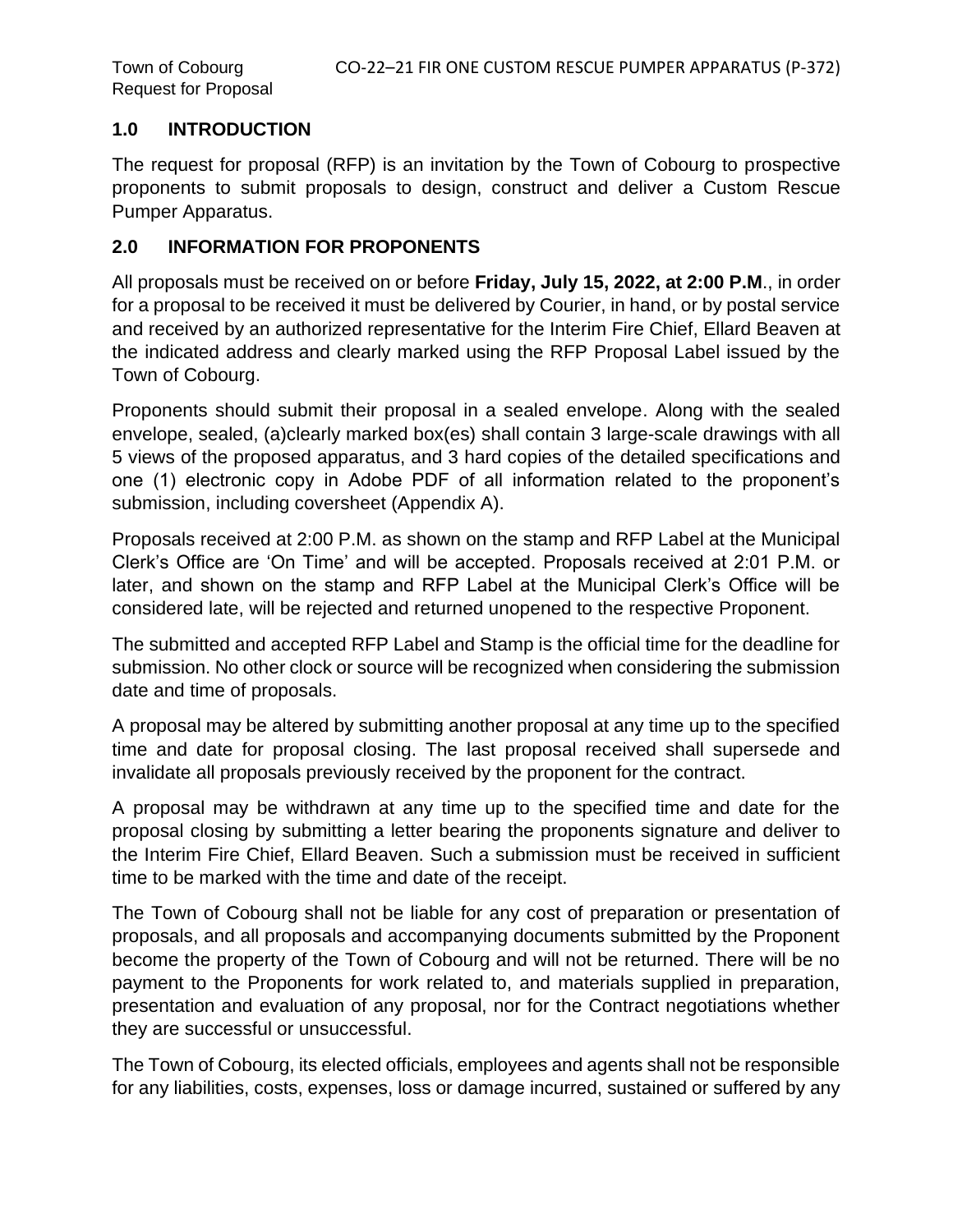Proponent, prior or subsequent to, or by reason of any delay in the acceptance of any proposal.

## **3.0 DESIGNATED OFFICIAL**

For the purpose of this contract, Brent Larmer, Director of Legislative Services, is the "Designated Official" and shall preform the following functions: releasing, recording and receiving proposals, recording and checking of submissions, and issuing any and or all addenda.

## **4.0 QUESTIONS/INQUIRES**

Each Proponent must satisfy themself by personal study of the RFP documents. There will be no consideration of any claim, after submission of Proposals, that there is a misunderstanding with respect to the conditions imposed by this RFP. Should the Proponent require more information or clarification on any point, it must be obtained prior to the submission of the RFP.

Inquiries regarding the Request for Proposal process or format of the response must be directed, in writing to Interim Fire Chief Ellard Beaven, by email to [ebeaven@cobourg.ca](mailto:ebeaven@cobourg.ca) **by Friday, July 8, 2022 by 4:00 PM.**

All clarification requests are to be sent in writing to the Designated Official noted above. No clarification requests will be accepted by telephone. Response to clarification requests will be provided to all interested parties. Inquires must not be directed to other Town of Cobourg Employees or elected officials. Directing inquires to other than the Designated Official may result in your submission being rejected.

Inquires received within three (3) days of the closing date will NOT be answered or responded to the Proponent.

## **5.0 ADDENDA**

The Designated Official will issue changes to the RFP documents, which may include amendments to the submission deadline or changes to the scope of work or qualifications of Proponents, by addendum only. No other statement, verbal or written, made by the Town of Cobourg will amend the RFP documents. The Town will make every effort to issue all addenda no later than **Monday, July 4, 2022.**

The Proponent shall not rely on any information or instructions by the Town of Cobourg or a Town Representative except the RFP documents and any addenda issued pursuant to this Section.

The Proponent is solely responsible to ensure that it has received all addenda issued by the Town. Proponents may seek confirmation of the number of addendums issued under this RFP in writing to Brent Larmer, Director of Legislative Services [clerk@cobourg.ca.](mailto:clerk@cobourg.ca)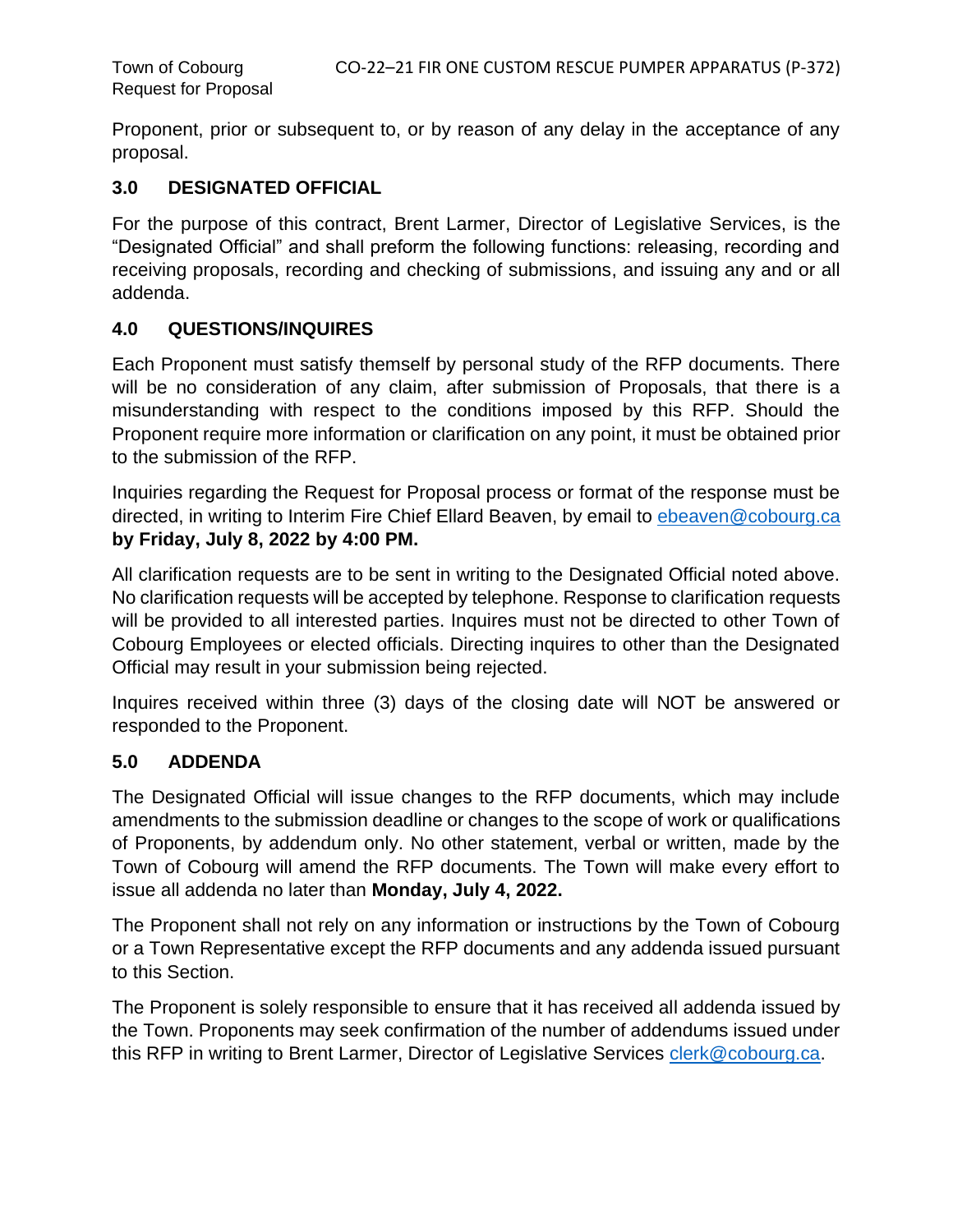## **6.0 RFP SCHEDULE OF EVENTS**

The RFP process will be governed according to the following schedule. Although every attempt will be made to meet all dates, the Town of Cobourg reserves the right to modify or alter any or all of the dates at its sole discretion by notifying all proponents in writing at the address indicated in the completed RFP submitted to the Town of Cobourg.

| <b>Issued RFP:</b>                   | Tuesday, June 14, 2022 |  |  |
|--------------------------------------|------------------------|--|--|
| Last Day for Questions:              | Friday, July 8, 2022   |  |  |
| RFP close:                           | Friday, July 15, 2022  |  |  |
| Interviews and Presentations:<br>TBA |                        |  |  |

\*Dates noted above are an approximation only and are subject to change.

## **7.0 GENERAL CONDITIONS**

# **7.1 TOWN'S RIGHT TO ACCEPT OR REJECT**

The Town of Cobourg reserves the right to reject any or all proposals, including without limitation the lowest proposal, and award the Contract to whomever the Town of Cobourg its sole and absolute discretion deems appropriate notwithstanding any custom of the trade to the contrary nor anything contained in the Contract Documents or herein.

Without limiting the generality of the foregoing, The Town of Cobourg reserves the right, in its sole and absolute discretion, to accept or reject any Proposal which in the view of the Town of Cobourg is incomplete, obscure, or irregular, which has erasures or corrections in the documents, which contains exceptions and variations, which omits one or more prices, which contains prices the Town of Cobourg considers unbalanced, or which is unaccompanied by a requirement that was asked of each Proponent within the RFP deliverables.

Criteria which may be used by the Town of Cobourg in evaluating proposals and awarding the contract are in the Town of Cobourg's sole and absolute discretion and without limiting the generality of the foregoing, may include one or more or: price; total cost to the Town of Cobourg; reputation; claims history of the Proponent; qualifications and experience of the Proponent and its personnel; quality of services and personnel proposed by the Proponent; ability to work with the Town of Cobourg's existing infrastructure; and ability of the Proponent to ensure continuous availability of qualified and experienced personnel.

Should the Town of Cobourg not receive any RFP submissions satisfactory to the Town of Cobourg, the Town in its sole and absolute discretion, the Town reserves the right to resubmit a new RFP Process for the Contract, or negotiate a contract for the whole or any part of the Contract with any one or more persons whatsoever, including one or more of the Proponents.

The Town reserves the right to request clarification of information contained in a proposal.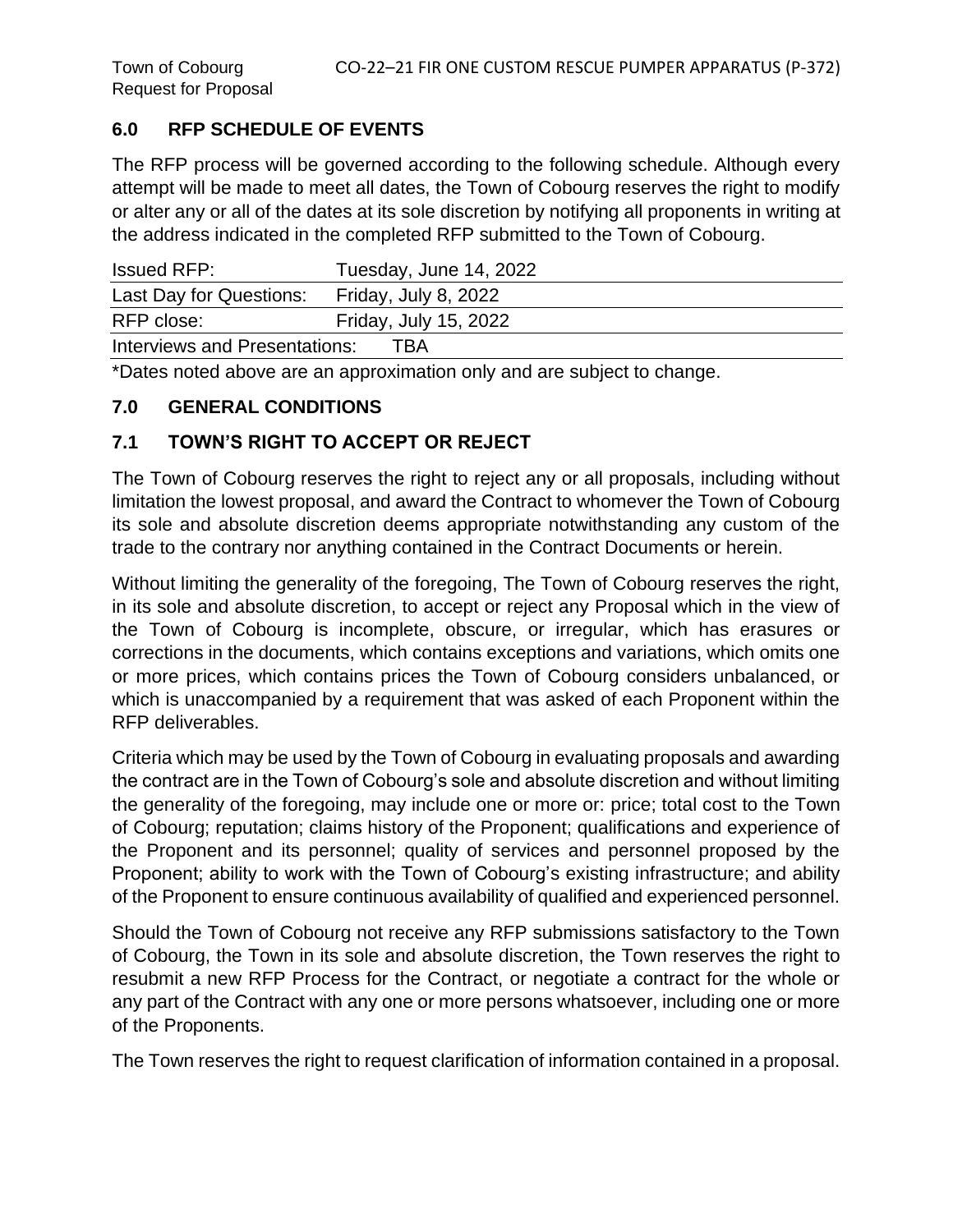The Town reserves the right to modify any and all requirements stated in the Request for Proposal at any time prior to the possible awarding of the contract.

The Town reserves the right to cancel this Request for Proposal at any time, without penalty or cost to the Town. This Request for Proposal should not be considered a commitment by the Town of Cobourg to enter into any contract.

The award to the Successful Proponent is a recommendation by the Evaluation Committee to Cobourg Municipal Council to execute an Agreement. The Town reserves the right to enter into negotiations with the Successful Proponent. If these negotiations are not successfully concluded, the Town reserves the right to begin negotiations with the next selected Proponent. There is no guarantee that Cobourg Municipal Council will execute any Agreement.

Proposals shall remain open and subject to acceptance for a period of ninety (90) days from closing date.

In the event of any disagreement between the Town and the Proponent regarding the interpretation of the provisions of the Request for Proposal, the Interim Fire Chief Ellard Beaven, or an individual acting in that capacity, shall make the final determination as to interpretation. No proposal shall be accepted from any person or Proponent who, has a claim or has instituted a legal proceeding against the Town or against whom the Town has a claim or has instituted a legal proceeding, without the prior approval of Council. This applies whether the legal proceeding is related or unrelated to the subject matter of this RFP.

## **7.2 CONFLICT OF INTEREST**

- a) The Proponent further declares that no Member of the Council of the Town of Cobourg and no officer or employee of the Town of Cobourg will become interested directly or indirectly as a contracting party, partner, shareholder, surety, or otherwise in or in the performance of the Contract or in the supplies, work or business to which it relates, or in any portion of the profits thereof, or in any of the money to be derived there from.
- b) Should the Proponent feel that a conflict of interest or potential conflict of interest exists; the Proponent must disclose this information to the Town of Cobourg prior to the submission of a proposal. The Town of Cobourg may, at its discretion, delay any evaluation or award until the matter is resolved to the Town of Cobourg's satisfaction. The Town of Cobourg may allow a conflict of interest or potential conflict of interest to exist if it is satisfied that there are adequate safeguards in place and if the Town of Cobourg determines that it is in its best interests to do so.
- c) The Town reserves the right to disqualify a proposal where the Town believes a conflict of interest or potential conflict of interest exists.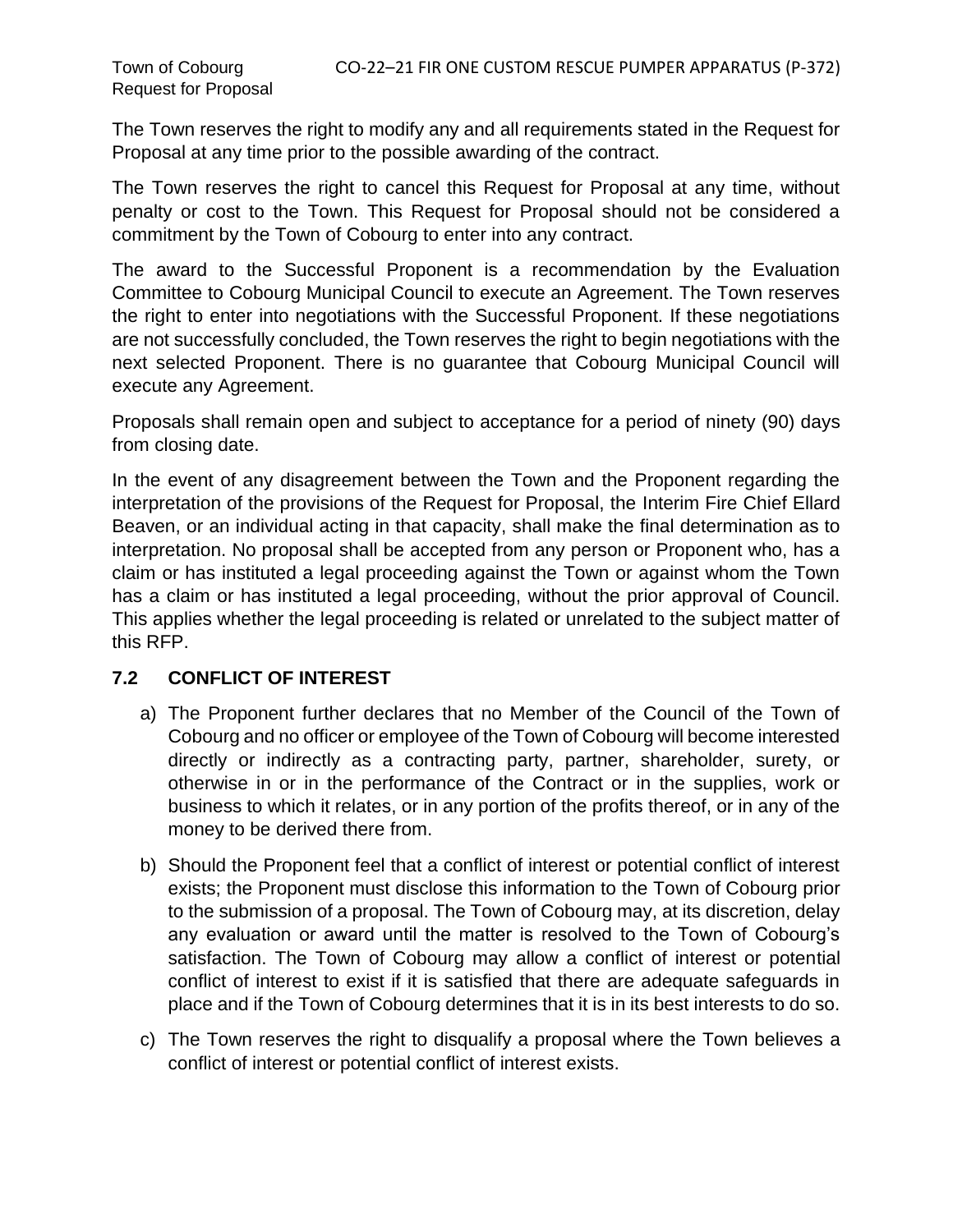# **7.3 SUBSTANTIAL COMPLIANCE OF PROPOSALS**

In the event that a preferred proposal does not entirely meet the requirements of the Town, the Town reserves the right to accept any proposal that substantially complies with the requirements of this RFP in its sole and absolute discretion but notes that any failure to complete a requirement of the RFP will likely impact upon the evaluation criteria and may result in the Proposal being deemed non-responsive.

## **7.4 DISQUALIFICATION OF PROPONENTS**

More than one proposal from any brand of apparatus will not be considered. Collusion between Proponents will be sufficient for rejection of any proposals so affected.

# **7.5 CONFIDENTIALITY**

The proposal must not be restricted by any statement, covering letter or alteration by the Proponent in respect of confidential or proprietary information. The Town of Cobourg will treat all proposals as confidential. The Town will comply with the *Municipal Freedom of Information and Protection of Privacy Act,* and its retention by-law pursuant to the *Municipal Act, 2001* in respect of all proposals. All Public Reports approved by the Council of the Town of Cobourg will become public information.

Proponents acknowledge that the Town of Cobourg, being an Ontario municipality, is subject to the *Municipal Freedom of Information and Protection of Privacy Act, RSO 1990, c. M. 56* ("MFIPPA") and as a result, some information may be required to be disclosed by the Town of Cobourg as a statutory requirement. Proponents agree that the Town shall have no obligation with respect to the disclosure of confidential information and the Proponent, by submitting a Proposal, does hereby fully and finally release the Town from any liability for disclosing confidential information in the event the Town discloses confidential information in accordance with a lawful statute applicable in Ontario, including MFIPPA, or is ordered to disclose such information by the Office of the Information and Privacy commissioner or any court or tribunal of competent jurisdiction.

## **7.6 PROPOSAL ASSIGNMENTS**

The successful Proponent will not be permitted to assign or transfer any portion of the proposal as submitted or the subsequent agreement without prior written approval from the Town of Cobourg.

## **7.7 PURCHASING POLICY BY-LAW NO. 016-2012**

Submissions will be solicited, received, evaluated, accepted and processed in accordance with the Town of Cobourg's Purchasing Policies as amended from time to time as attached to the RFP as Appendix "B".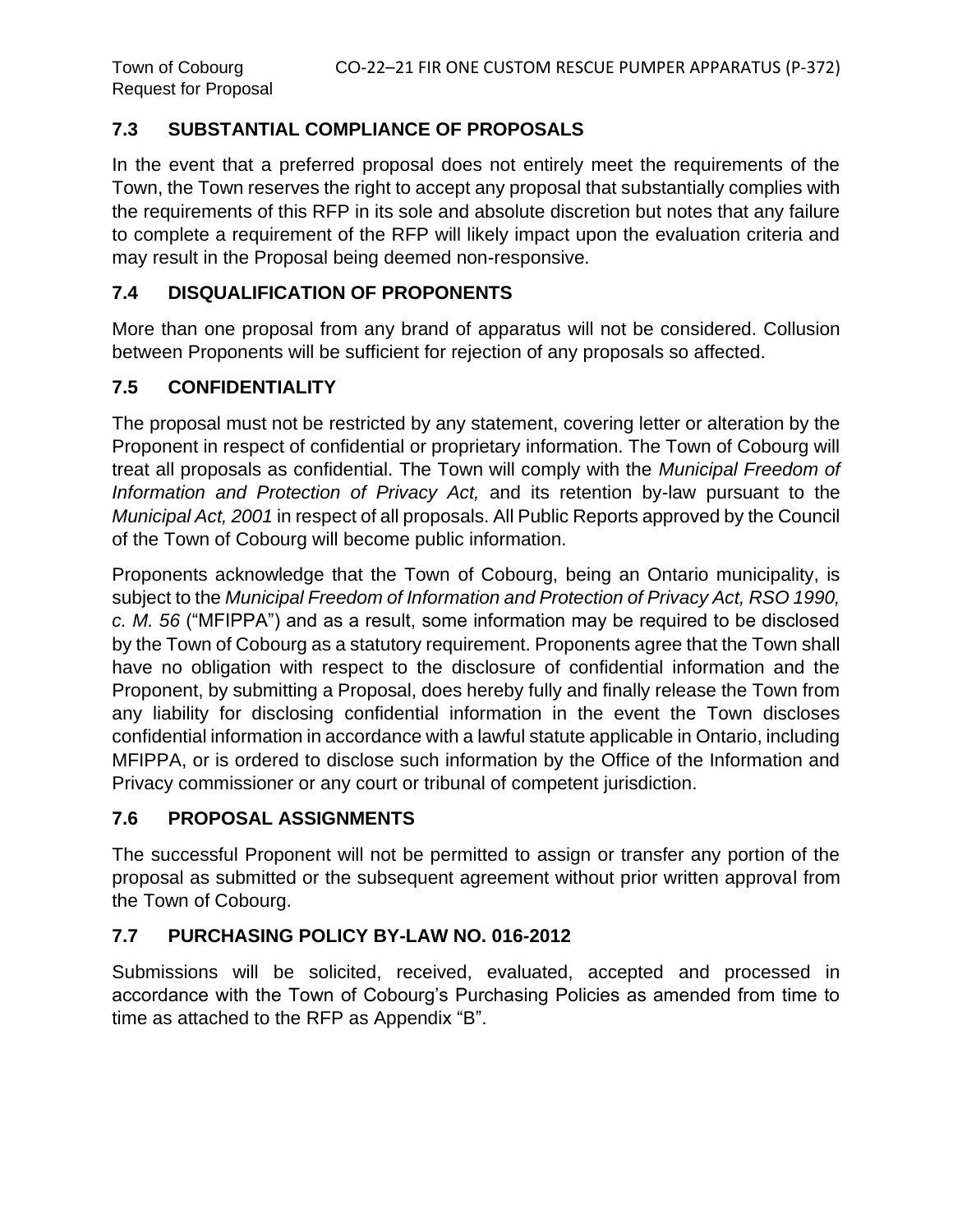## **7.8 FAILURE TO PERFORM**

Failure to comply with all terms and conditions of this proposal, and failure to supply all documentation, as required herein, shall be just cause for cancellation of the award. The Town shall then have the right to award this contract to any other Proponent or to re-issue this RFP.

## **7.9 COMPLIANCE WITH THE ACCESSIBILITY FOR ONTARIO WITH DISABILITIES ACT 2005**

The Proponent shall ensure that all its employees and agents receive training regarding Accessibility as outlined in the Accessible Customer Service Standard (Ontario Regulation 429/07) and the Integrated Accessibility Standards Regulation (Ontario\ Regulation 191/11). The Proponent is responsible to ensure that all of its employees, volunteers and others for which the Proponent is responsible are adequately trained.

## **7.10 DISQUALIFICATION**

The Town may, in its sole discretion, disqualify a proposal or cancel its decision to make an award under this RFP, at any time prior to the execution of the Agreement by the Town, if,

- the Proponent fails to cooperate in any attempt by the Town to verify any information provided by the Proponent in its proposal;
- the Proponent contravenes one proposal per brand of apparatus;
- the Proponent fails to comply with the laws of Ontario or of Canada, as applicable;
- the Proposal contains false or misleading information;
- the Proposal, in the opinion of the Town, reveals a material conflict of interest;
- the Proponent misrepresents any information contained in its proposal.

## **7.11 PROPONENTS COSTS**

- a) The Proponent shall bear all costs and expenses incurred by the Proponent relating to any aspect of its participation in this RFP process, including all costs and expenses related to the Proponent's involvement in;
- the preparation, presentation and submission of its proposal;
- the Proponent's attendance at the Proponent's meeting;
- due diligence and information gathering processes;
- site visits and interviews;
- preparation of responses to questions or requests for clarification from the Town;
- preparation of the Proponent's own questions during the clarification process; and,
- agreement discussions.
- b) The Town is not liable to pay such costs and expenses or to reimburse or compensate a Proponent under any circumstances, regardless of the conduct or outcome of the RFP Process, including the rejection of all proposals or the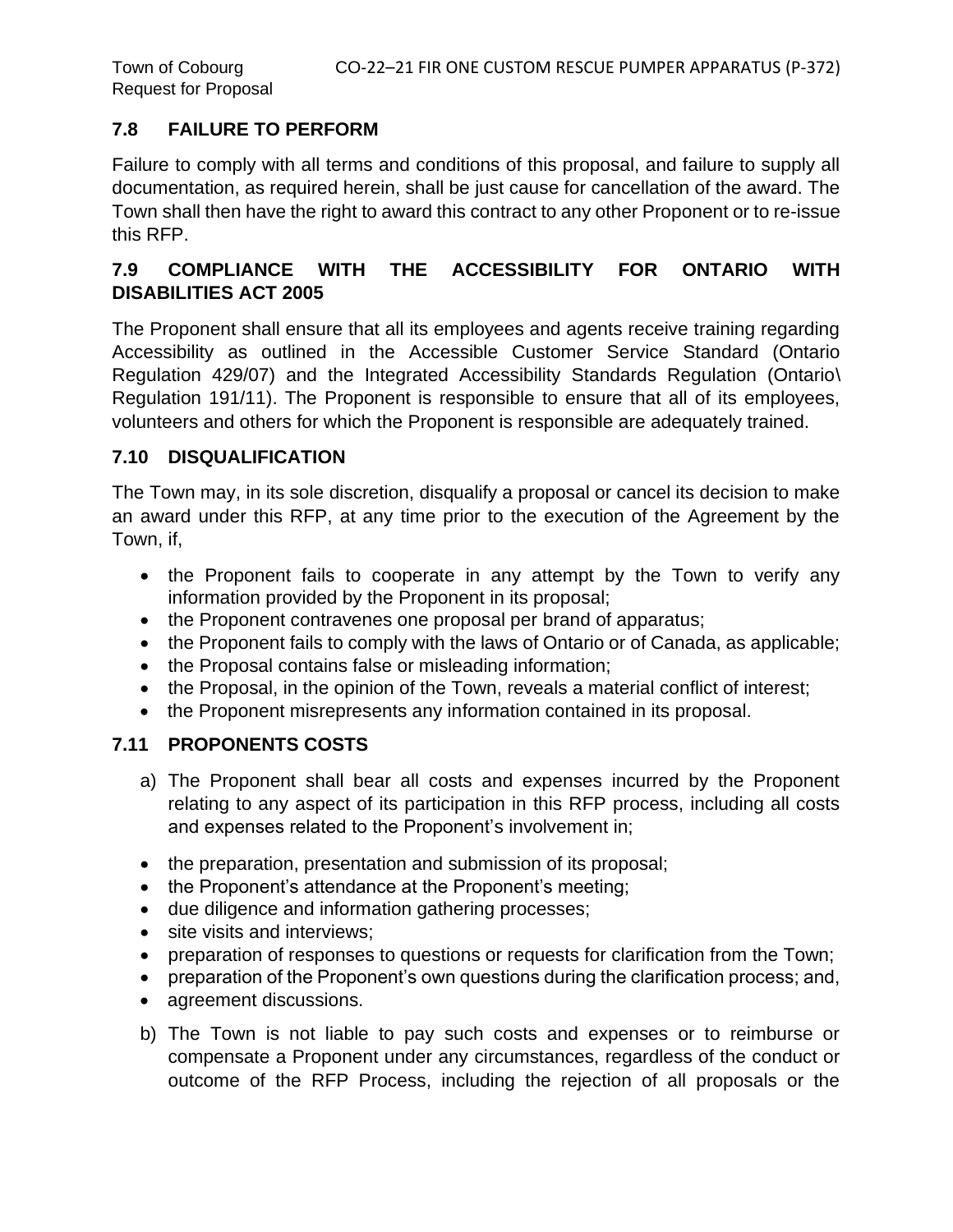cancellation of the RFP, and including any negligence of the Town in the conduct of the RFP process.

## **7.12 HUMAN RIGHTS, HARASSMENT AND OCCUPATIONAL HEALTH AND SAFETY**

The Proponent shall be required to comply with the Town's policies regarding Human Rights, Harassment in the Workplace and Occupational Health and Safety.

## **8.0 EVALUATION, NEGOTIATION AND AWARD**

## **Contract Negotiation Process**

Any negotiations will be subject to the process rules contained in the Terms and Conditions of the RFP Process and will not constitute a legally binding offer to enter into a contract on the part of the Town or the proponent and there will be no legally binding relationship created with any proponent prior to the execution of a written agreement. Negotiations may include requests by the Town for supplementary information from the proponent to verify, clarify or supplement the information provided in its proposal or to confirm the conclusions reached in the evaluation, and may include requests by the Town for improved pricing or performance terms from the proponent.

## **Time Period for Negotiations**

The Town of Cobourg intends to conclude negotiations and finalize the agreement with the top-ranked proponent during the Contract Negotiation Period, commencing from the date the Town invites the top-ranked proponent to enter negotiations.

## **Failure to Enter into Agreement**

If the Town is not satisfied or if the parties cannot conclude negotiations and finalize the agreement for the Deliverables within the Contract Negotiation Period, the Town may discontinue negotiations with the top-ranked proponent and may invite the next-bestranked proponent to enter into negotiations. This process will continue until an agreement is finalized, until there are no more proponents remaining that are eligible for negotiations or until the Town elects to cancel the RFP process.

## **Notification of Negotiation Status**

Other proponents that may become eligible for contract negotiations may be notified at the commencement of the negotiation process with the top-ranked proponent.

## **9. RFP PARTICULARS**

## **9.1 INTENT OF THIS DOCUMENT**

The Town of Cobourg requires that this project be started in 2022 with the purchase of the cab and chassis. Once the cab and chassis are in the care of the successful proponent, title and ownership of same will be transferred to the Corporation of the Town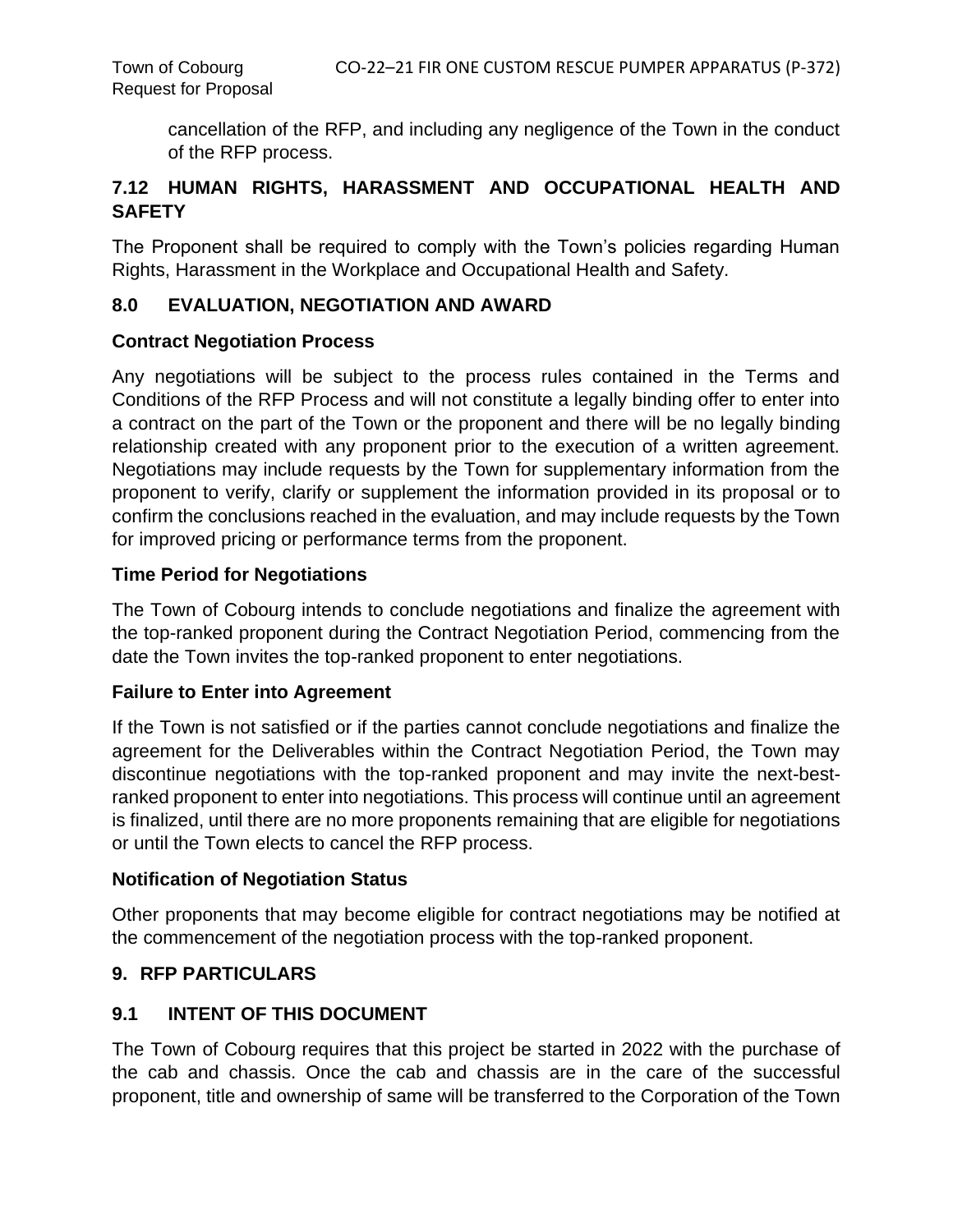of Cobourg. The cab and chassis will be paid for at this point. The Town of Cobourg also requires that the completion of the apparatus takes place as soon as is possible in 2023.

This document covers only the general requirements as to the type of construction and certain details with which the apparatus and the successful bidder must conform. Minor details of construction and material, where not otherwise specified, are left to the discretion of the proponent, who shall be solely responsible for the design and construction of all features.

Proposals shall only be considered from companies who are, or who represent, an established reputable company in the field of fire apparatus construction.

Each proponent shall furnish satisfactory evidence of their represented company's ability to construct the apparatus specified and shall state the location of the factory where the apparatus will be assembled.

## **9.2 DESIGN CRITERIA**

The apparatus shall be of the latest design and type, while using the most current industry construction techniques. The complete apparatus, assemblies, component parts, etc. shall be designed and constructed with due consideration given to the nature and distribution of the load to be sustained and the general character of the service to which the apparatus shall be subjected. The proponent shall make accurate statements as to the apparatus weight and dimensions.

All parts of the apparatus shall be designed with a factor of safety which is equal to, or greater than, that which is considered standard and acceptable for this class of equipment in the fire fighting and/or emergency service.

Appendix "C" will detail the general requirements and features of this apparatus.

## **9.3 EXCEPTIONS TO DESIGN CRITERIA**

The design criteria shall be strictly adhered to. Exceptions may be allowed only in the sole judgment of the Corporation if they are either equal to or superior to items specified. All exceptions and deviations shall be listed and fully explained on a separate page entitled Exceptions to Design Criteria and shall reference the page number of the specification.

Proposals taking total exception to these design criteria shall not be considered.

All items that are "no" or "non-compliant" shall be explained on the exception page. The term "exceeds", or other like terms shall not be acceptable as an explanation of noncompliance.

If no exceptions are taken, and compliance is indicated, then it shall be understood that the apparatus shall be built exactly to the required design criteria, as written.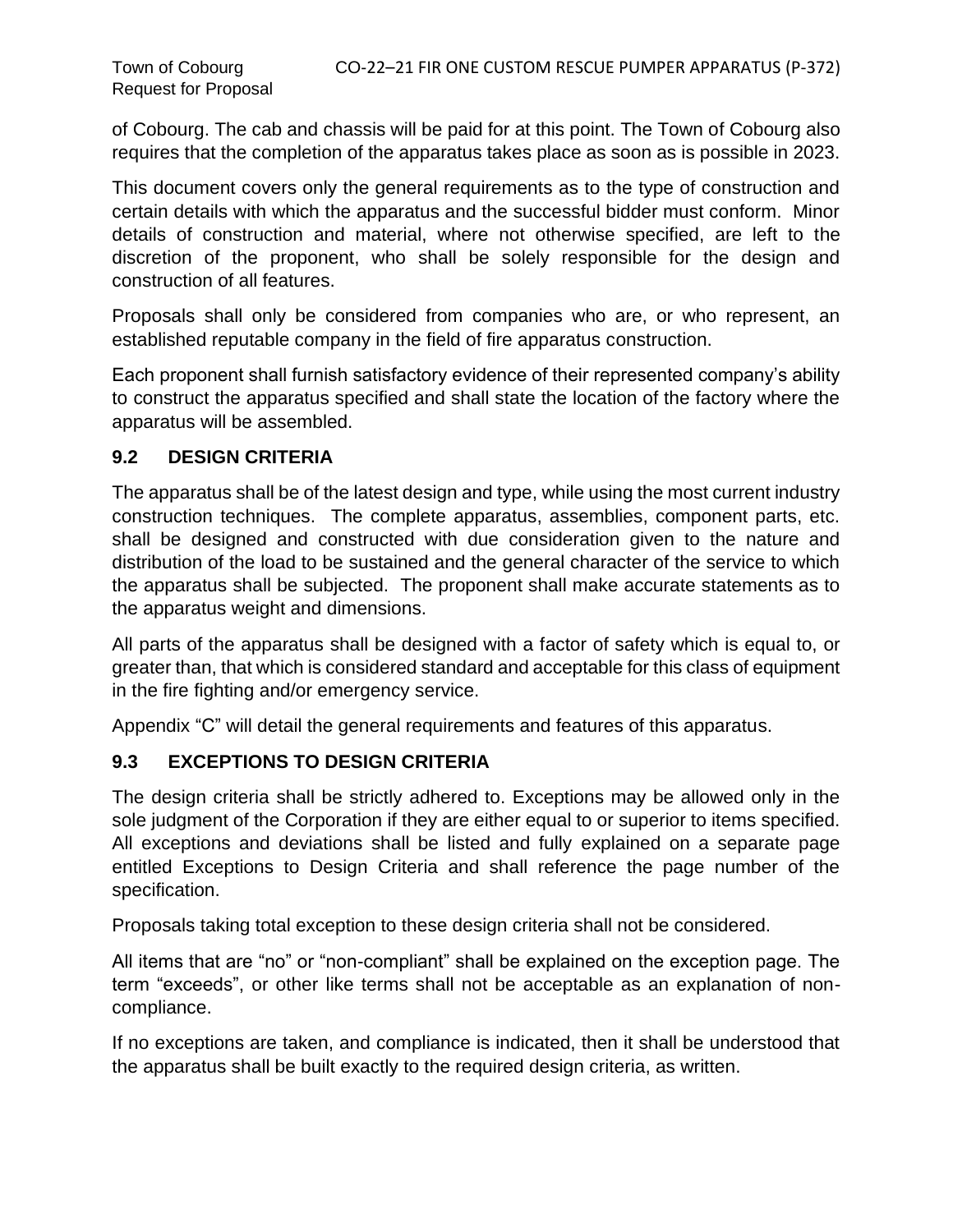Request for Proposal

The apparatus shall be inspected upon completion for compliance with the detailed specifications as submitted by the proponent. The proponent understands that failure to meet their specifications may be grounds to refuse delivery, and further understands that the "non-performance" assessment, as stated in these specifications, may be fully enforced, without exception.

# **10.0 RATED CRITERIA**

The following sets out the categories, weightings and descriptions of the rated criteria of the RFP.

| Category                                                    | <b>Evaluation Criteria</b>                                                                                                                                                                                                                                                                                                                                                                                                                                                                                                                                                                                                                                                            | Weighting |
|-------------------------------------------------------------|---------------------------------------------------------------------------------------------------------------------------------------------------------------------------------------------------------------------------------------------------------------------------------------------------------------------------------------------------------------------------------------------------------------------------------------------------------------------------------------------------------------------------------------------------------------------------------------------------------------------------------------------------------------------------------------|-----------|
| Experience,<br><b>Reputation</b><br>and<br><b>Resources</b> | The Evaluation Team will consider the proponents<br>demonstrated experience on similar apparatus builds, key<br>personnel and references where applicable. Proponents<br>should include the features of their products/services that<br>give them a competitive advantage and include the level of<br>staff certification.                                                                                                                                                                                                                                                                                                                                                            | 45%       |
| <b>Quality and</b><br><b>Completeness</b><br>of Proposal    | The<br>will consider the<br>evaluation<br>Proposal's<br>team<br>completeness. The presentation and ease of understanding<br>will be evaluated. The ability to directly tie the Proposal back<br>to the RFP's requirements will be ranked more favorably.                                                                                                                                                                                                                                                                                                                                                                                                                              | 5%        |
| <b>Workplan and</b><br><b>Timelines</b>                     | The Proposal should include narrative that illustrates an<br>understanding of the Town's requirements. The Proposal<br>narrative should include how the Proponent will complete<br>the scope of work and accomplish the required objectives.                                                                                                                                                                                                                                                                                                                                                                                                                                          | 20%       |
| <b>Financial</b>                                            | The total proposed pricing shall be inclusive, including but<br>not limited to, mileage, disbursements and travel time along<br>with all works as described within the RFP document. The<br>Evaluation Team will not be limited to the criteria referred to<br>above, and the Evaluation Team may consider other criteria<br>that the team identifies as relevant during the evaluation<br>process. The Evaluation Team may apply the evaluation<br>criteria on a comparative basis, evaluating the Proposals by<br>Proponent's Proposal<br>one<br>comparing<br>to<br>another<br>Proponent's Proposal. All criteria considered will be applied<br>evenly and fairly to all Proposals. | 30%       |
|                                                             | <b>Total</b>                                                                                                                                                                                                                                                                                                                                                                                                                                                                                                                                                                                                                                                                          | 100%      |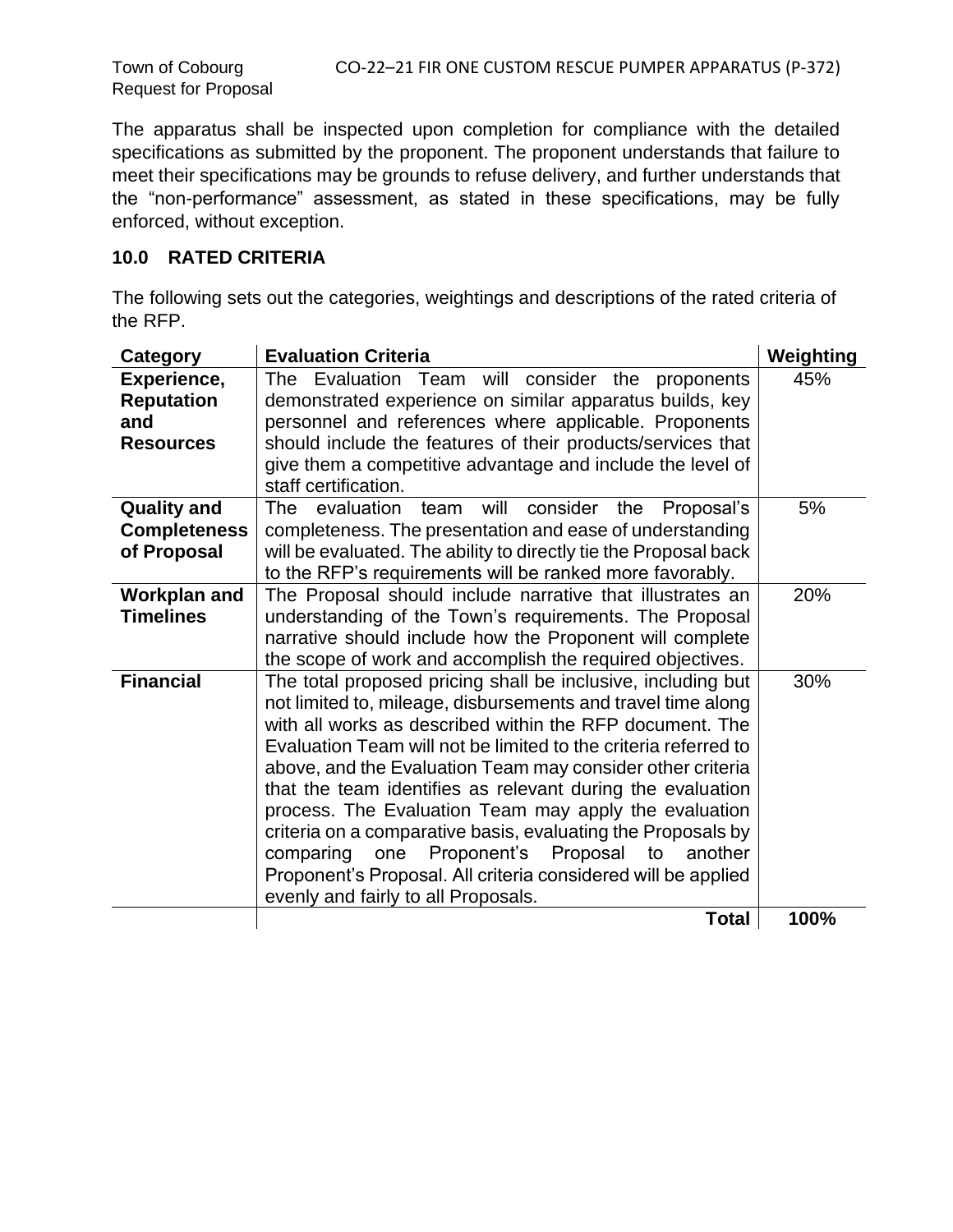## **GENERAL CRITERIA**

#### **The proponent shall supply:**

- a) Proof of current casualty liability insurance.
- b) Indemnification holding the Corporation of the Town of Cobourg safe and harmless from negligent acts or omissions.
- c) A certificate of clearance from the Workplace Safety Insurance Board if applicable.

## **Where required and applicable the proponent shall:**

- a) Be in compliance with the Occupational Health and Safety Act of Ontario and its regulations.
- b) Provide all necessary WHMIS documentation.
- c) Ensure that operators and vehicles used for service and deliveries meet all legislative requirements for protective equipment, devices, clothing and other related items.

## **LIABILITY**

The successful proponent shall defend any and all suits and shall assume all liability for the use of any patented process, device or article forming a part of the apparatus or any appliance furnished under the sales contract.

## **WARRANTY**

The proponent shall provide warranty information with their proposal. The proponent shall state the warranty term offered for the components of the apparatus.

Each proponent shall provide with their proposal complete warranty information that must become an integral component of the sales contract. In addition to the warranty policy, each proponent shall provide a written procedure on how warranties and service of the complete apparatus will be handled.

Failure to provide the required warranty documents may be grounds for immediate rejection of the proposal submitted.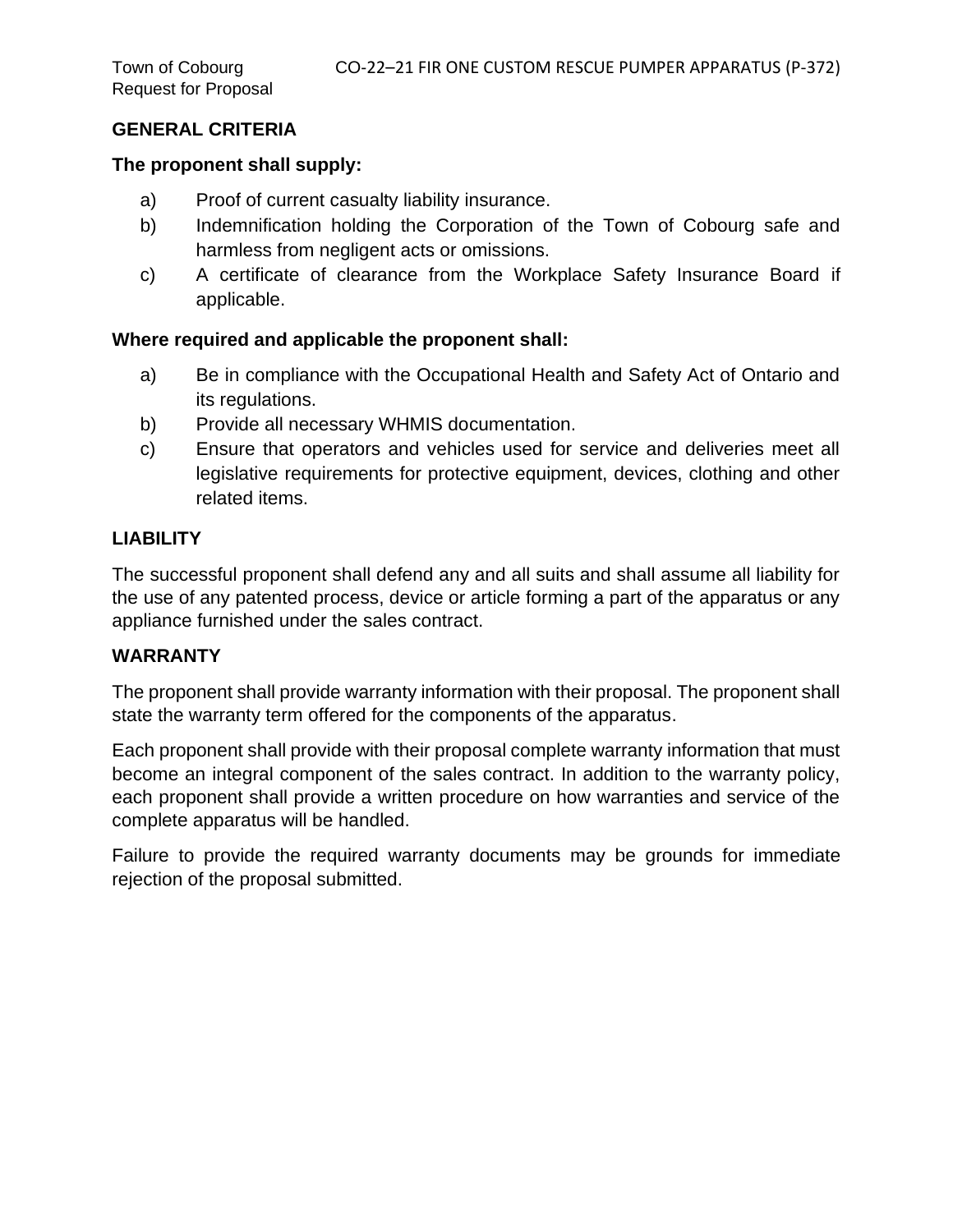# **WARRANTY CONTACT FORM**

The Proponent shall complete this section, showing whom to contact to report problems with the apparatus:

| First contact:                                                                                                                |  |
|-------------------------------------------------------------------------------------------------------------------------------|--|
| Name                                                                                                                          |  |
| Title<br><u> 1980 - Jan James James James James James James James James James James James James James James James James J</u> |  |
| Phone number(s) until _____ p.m.                                                                                              |  |
|                                                                                                                               |  |
| Second contact:                                                                                                               |  |
|                                                                                                                               |  |
|                                                                                                                               |  |
| Phone number(s) until ____ p.m.<br><u> 1980 - Johann Stoff, amerikansk politiker (d. 1980)</u>                                |  |
|                                                                                                                               |  |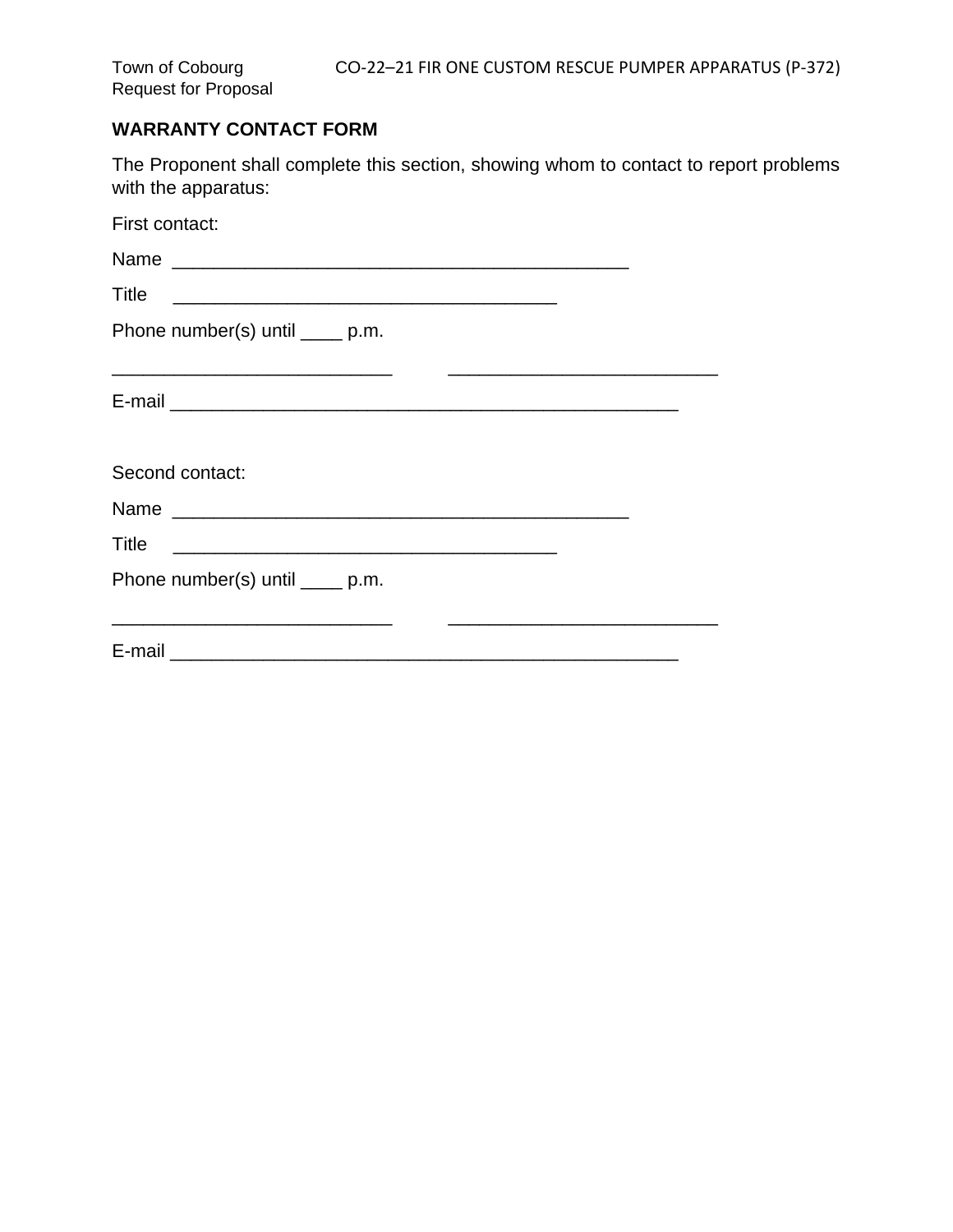## **SERVICE ABILITY REQUIREMENTS**

The Corporation places a very high priority on service. All proponents shall therefore provide complete details of their ability to service the apparatus proposed including, but not limited to, the following:

- 1. Service facility: Location
- 2. Service vehicles: Quantity
- 3. Number of certified emergency vehicle technicians.
- 4. Service: Hours of operation
- 5. Parts volume at location(s) and emergency contingency offerings.

The Service Ability section of these specifications will be a factor in determining the successful proponent. Limited manpower does not always allow for the apparatus to be taken to various places for repairs. It is the opinion of the Corporation that repairs to the apparatus which can reasonably be accomplished in the fire station shall substantially reduce the out of service time of the apparatus.

## **PRE-CONSTRUCTION CONFERENCE**

A meeting shall be held within thirty (30) days after the contract has been awarded at the manufacturing location so that all specifications, details, drawings, questions and engineering work can be reviewed and approved by the Corporation.

All expenses for transportation, meals and lodging for a total of two (2) representatives of the Cobourg Fire Department shall be included in the proposal amount.

The meeting shall be held prior to the commencement of any work being done on the apparatus.

There shall be no exception to the pre-construction meeting requirements.

## **INSPECTION TRIPS**

The proposal price shall include two (2) inspection trips to the factory where the apparatus is being constructed. The inspection trips will be made by three (3) designated representatives of the Cobourg Fire Department. The purpose of the trip is for monitoring the construction progress and for inspecting the apparatus for compliance to contract specifications. The timing of the inspection trips will be determined at the pre-construction meeting.

The Corporation requires that the proponent pay for all expenses related to transportation, meals and lodging, and this shall be so stated in their proposal.

There shall be no exceptions to the inspection trip requirements.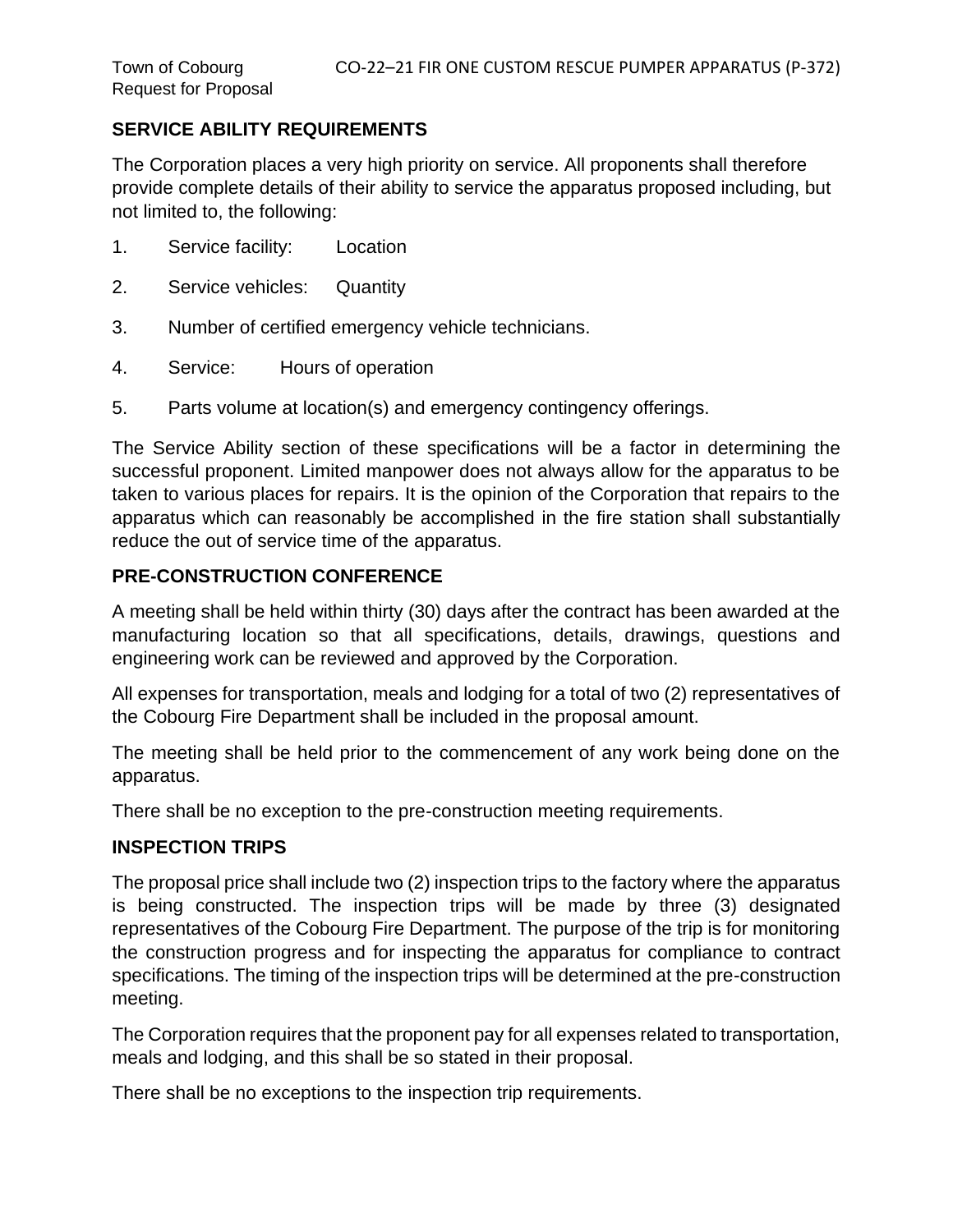## **PAYMENT TERMS**

The proponent shall detail payment terms in the proposal.

The Corporation reserves the right to withhold 10% of the contract value for a period of 30 days after delivery.

#### **DELIVERY**

After construction is complete, and upon successful completion of the inspection process, the vendor shall transport the apparatus under its own power to the manufacturer's authorized service centre (nearest to the Corporation's location), for final pre-delivery preparation.

Delivery will not be considered complete until training of designated Cobourg Fire Department staff, by the manufacturer's representative, has been completed.

The delivery schedule will be a factor in the contract award.

The contractual delivery date is to be identified in the proposal.

## **PRE-DELIVERY CHECKLIST**

The following shall be completed prior to delivery to the Corporation:

- 1. Clean and detail: Eliminate air and fluid leaks, remove all metal shavings, tighten and secure any loose hardware, correct all paint chips and/or paint scratches.
- 2. Ensure proper operations: Test acceleration and braking to NFPA requirements, check and record turning radius and delivered weight (less personnel), eliminate any drive line vibration through all speeds, check HVAC system.
- 3. Electrical: Ensure proper operation of all circuits, switches, warning lamps and buzzers, etc., along with engine gauges in the cab and elsewhere on the apparatus.
- 4. Ensure proper operation of all ancillary devices and equipment.

## **INFORMATION REQUIRED AT DELIVERY**

Two hard copies of complete operation and maintenance manuals covering the completed apparatus, including, but not limited to; wiring and hydraulic diagrams, lubrication charts, and fire equipment service information as supplied by brand name and component suppliers.

Complete Manufacturer's Record of Apparatus Construction Details Form, including certified, completed vehicle actual weights.

Written documentation indicating the apparatus is in compliance with applicable regulations such as the *Highway Traffic Act* (Ontario) and the Canadian Motor Vehicle Safety Standards.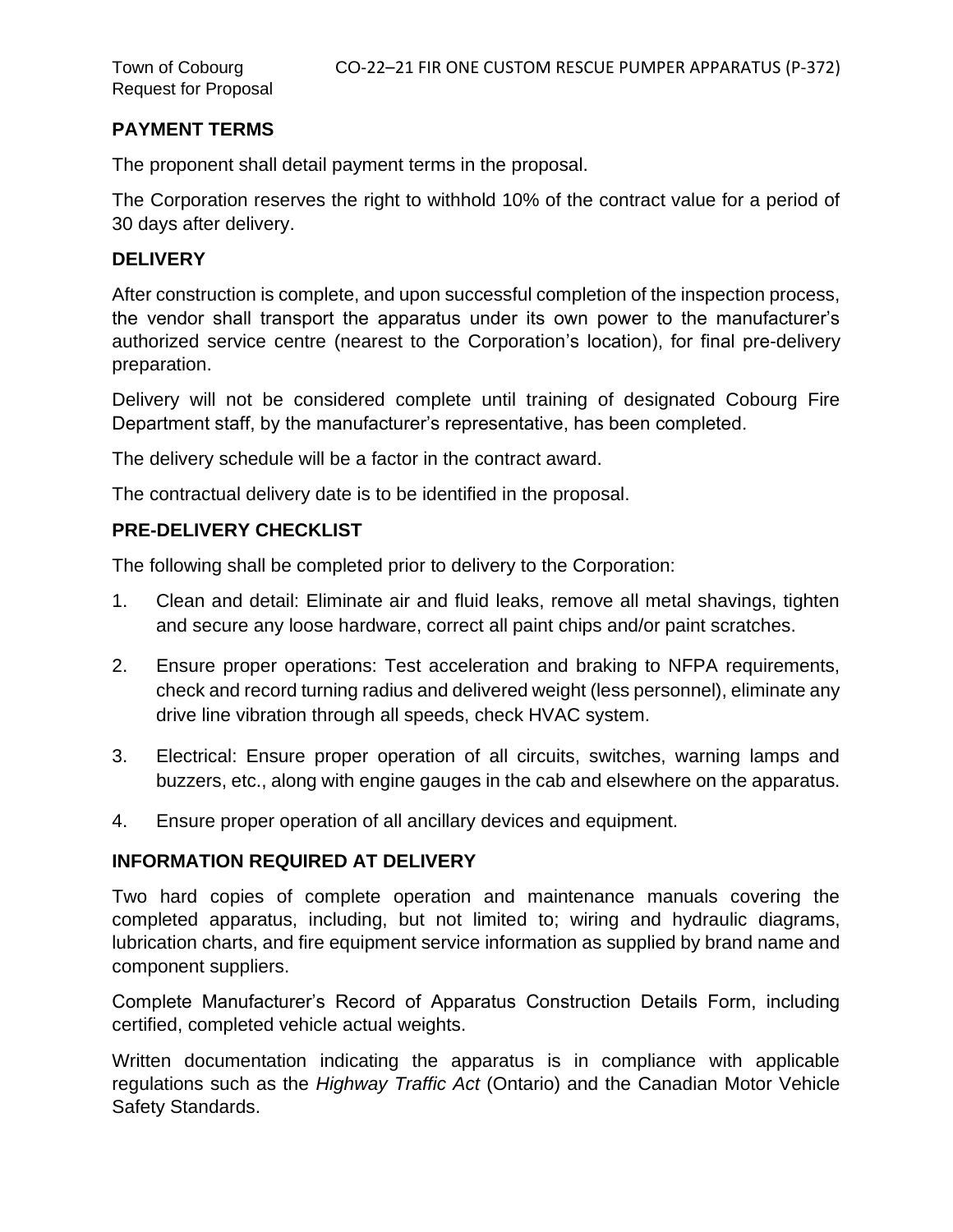The applicable sections of the latest edition on CAN/ULC-S515, Standard for Automobile Fire Fighting Apparatus shall be used as a reference and, unless otherwise specified in this request for proposal, its requirements shall be met.

## **POST DELIVERY INSPECTION**

A post delivery inspection will take place at the Cobourg Fire Department. Cobourg Fire Department staff will participate in the inspection, prior to any training taking place with the apparatus.

## **TRAINING**

A factory-trained and authorized delivery engineer shall instruct designated Cobourg Fire Department staff.

The proponent shall detail the proposed training program.

## **SAFETY CHECK**

The apparatus shall arrive at the Cobourg Fire Station with the Ontario Ministry of Transportation's safety check completed. Documentation of this is required upon delivery.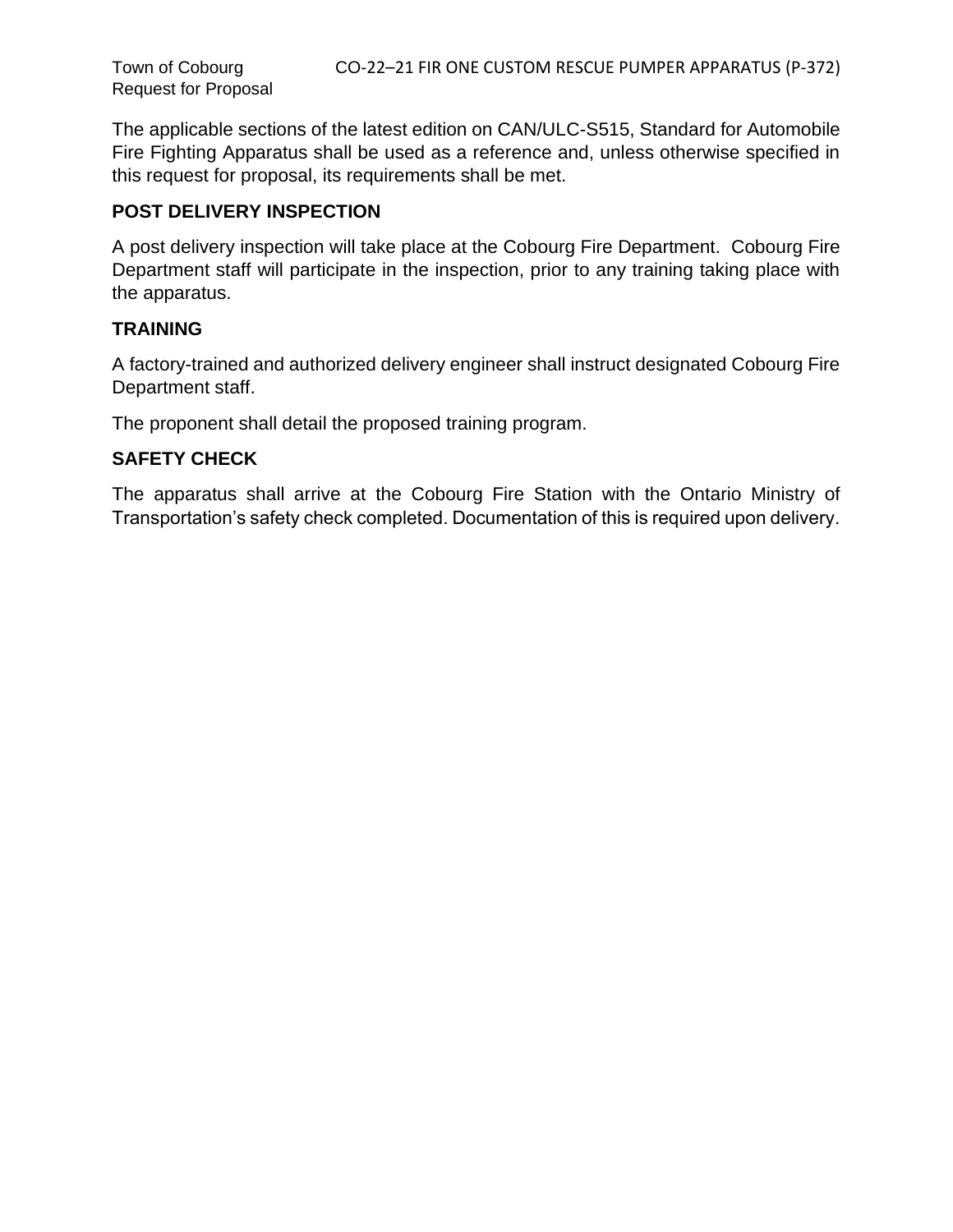## **PROPONENT'S AFFIDAVIT**

I, \_\_\_\_\_\_\_\_\_\_\_\_\_\_\_\_\_\_\_\_\_\_\_\_\_\_\_\_\_\_\_\_\_\_\_\_\_\_\_\_\_\_\_\_, as the authorized agent for \_\_\_\_\_\_\_\_\_\_\_\_\_\_\_\_\_\_\_\_\_\_\_\_\_\_\_\_\_\_\_\_\_\_\_\_\_\_\_\_\_\_\_\_\_, do hereby attest and affirm that the following information is true, and that the proposal submitted by our firm complies with the general instructions, requirements, and specifications contained in this proposal, except where indicated below:

| Yes | <b>No</b> | The apparatus proposed is not a prototype.<br>The performance tests shall be performed in accordance<br>with the requirements of CAN/ULC-S515 and all other |  |
|-----|-----------|-------------------------------------------------------------------------------------------------------------------------------------------------------------|--|
| Yes | No        | applicable standards.                                                                                                                                       |  |
|     |           | Proponent has included apparatus drawings, as per                                                                                                           |  |
| Yes | No        | specifications.                                                                                                                                             |  |
|     |           | The proponent provides for training of personnel, as                                                                                                        |  |
| Yes | No        | described.                                                                                                                                                  |  |
| Yes | No        | All specified warranties are included.                                                                                                                      |  |
| Yes | No        | All proposed warranties are included.                                                                                                                       |  |
|     |           | The proposed apparatus and equipment are new and                                                                                                            |  |
| Yes | No        | unused.                                                                                                                                                     |  |
|     |           | A complete copy of the proponent's detailed proposal is                                                                                                     |  |
| Yes | No.       | included.                                                                                                                                                   |  |
| Yes | No.       | A separate list of exceptions is attached.                                                                                                                  |  |
|     |           | The<br>apparatus proposed<br>applicable<br>meets<br>all                                                                                                     |  |
| Yes | No        | requirements of NFPA 1901-2009 edition.                                                                                                                     |  |

## **State the overall dimensions of the proposed apparatus**:

- a) Overall height: To match height of Cab
- b) Overall length: \_\_\_\_\_\_\_\_\_\_\_\_\_\_\_\_\_\_\_\_\_\_

NOTE: Overall truck length not to exceed

- c) Overall width: \_\_\_\_\_\_\_\_\_\_\_\_\_\_\_\_\_\_\_\_\_\_
- d) Turning radius: \_\_\_\_\_\_\_\_\_\_\_\_\_\_\_\_\_\_\_\_\_\_
- e) Estimated gross vehicle weight: \_\_\_\_\_\_\_\_\_\_\_\_\_\_\_\_\_\_\_

Delivery of the apparatus will take place within \_\_\_\_\_\_\_\_\_\_\_\_\_ calendar days following a completed pre-production meeting with all changes resolved and acceptance of a purchase order.

## **VALUE ADDED OPPORTUNITIES**

Consideration may be given to value added options, ideas and programs that are offered by the proponent.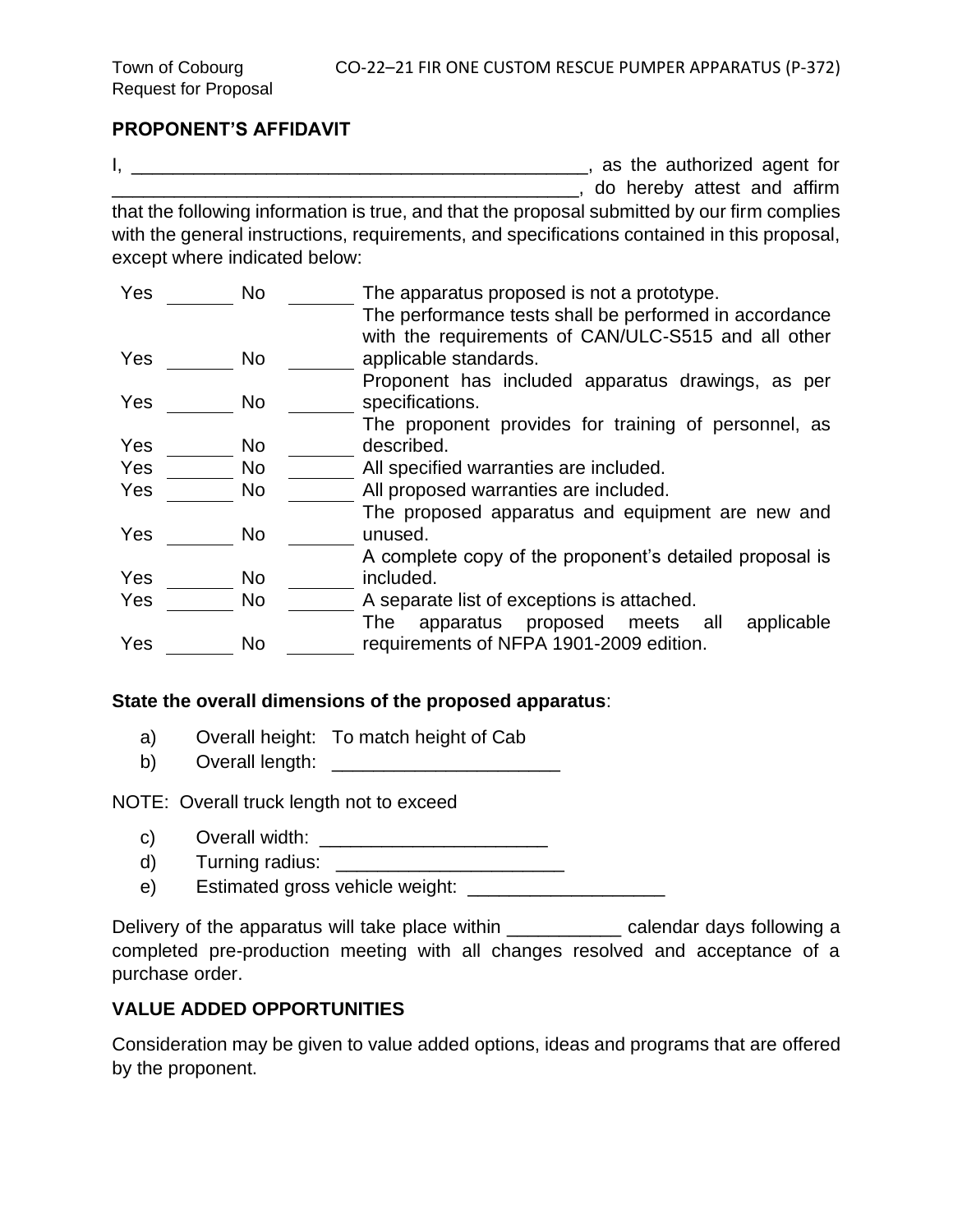## **TRADE-IN ALLOWANCE**

The Corporation has deemed the existing rescue vehicle to be surplus upon the new apparatus being placed into service. Proponents are invited to submit, with their proposal, a trade-in allowance separate from the price of the proposed new apparatus. The Corporation reserves the right to exercise or decline the trade-in option.

Opportunity to view this vehicle will be made available upon request.

#### **CANCELLATION**

The Corporation reserves the right to immediately rescind the award, at its discretion, based on such items as non-performance, late deliveries, inferior quality, pricing problems, etc.

If the vendor should neglect to execute the work or fail to perform any provision of this award, the Corporation, after three (3) calendar days of written notice to the vendor, may, without prejudice to any other remedy in existence, make good such deficiencies and may deduct the cost thereof from any payment then and thereafter due to the vendor. Continued failure of the vendor to execute the work properly shall result in a termination of the contract. The Corporation shall provide written notice of termination.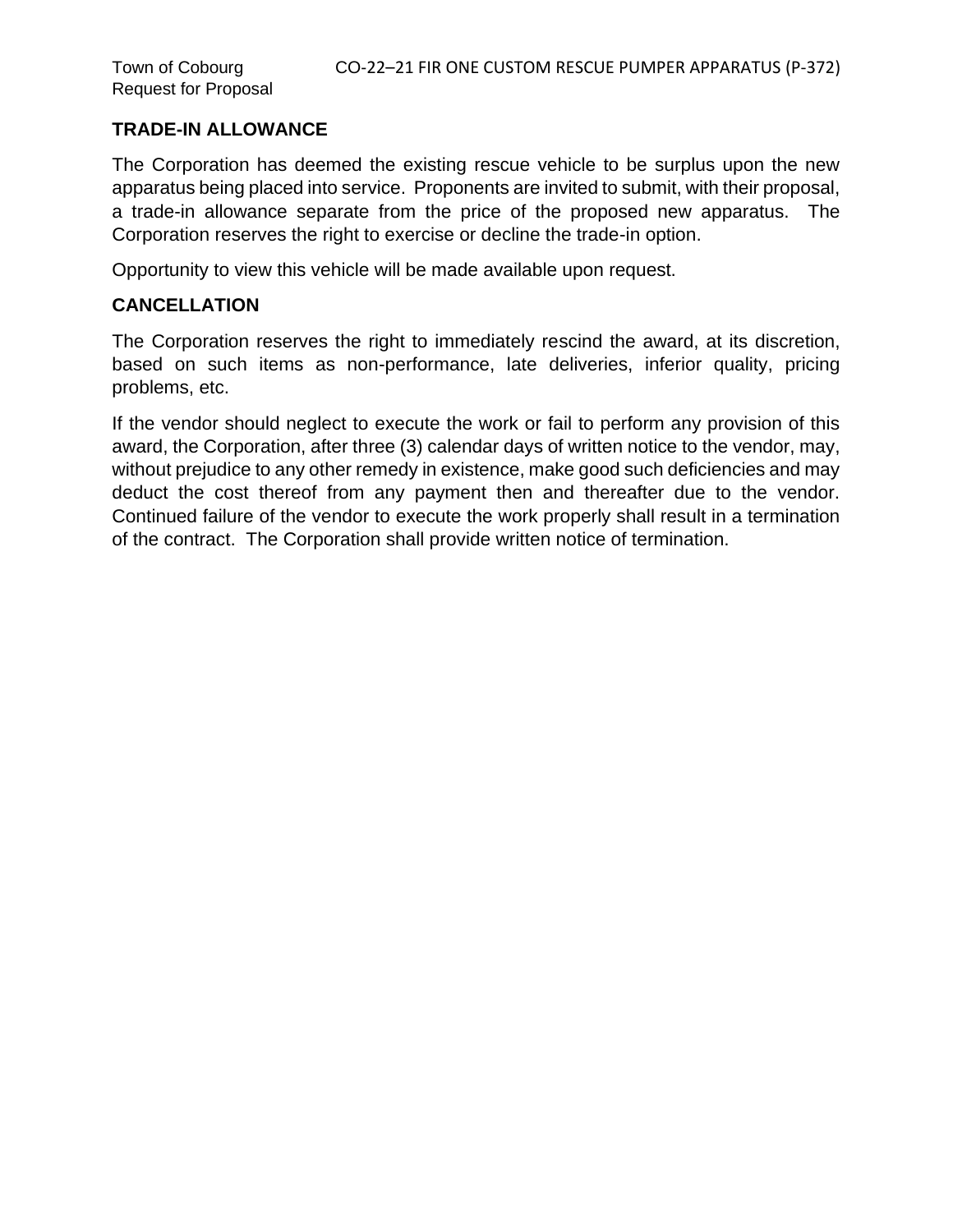$\overline{\phantom{a}}$  $\overline{\phantom{0}}$  $\overline{\phantom{0}}$  $\overline{\phantom{a}}$ 

## **APPENDIX A – Cover Sheet**

## **TOWN OF COBOURG**

# **REQUEST FOR PROPOSAL**

## **Town of Cobourg** One Custom Rescue Pumper Apparatus

| Name of Company, Firm or Individual (Herein known as the |
|----------------------------------------------------------|
| 'Company')                                               |
| <b>Unit and Street Address</b>                           |
| Province                                                 |
| City                                                     |
| <b>Postal Code</b>                                       |
| Website                                                  |
| <b>Business Number</b>                                   |
| <b>Telephone Number</b>                                  |
| <b>Fax Number</b>                                        |
| <b>Contact Person</b>                                    |
| <b>Email Address</b>                                     |

\_\_\_\_\_\_\_\_\_\_\_\_\_\_\_\_\_\_\_\_\_\_\_\_\_\_\_\_\_\_ \_\_\_\_\_\_\_\_\_\_\_\_\_\_\_\_\_\_\_\_\_\_\_\_\_\_\_\_\_\_\_\_

Name Printed

\_\_\_\_\_\_\_\_\_\_\_\_\_\_\_\_\_\_\_\_\_\_\_\_\_\_\_\_\_

Signature (Seal) Date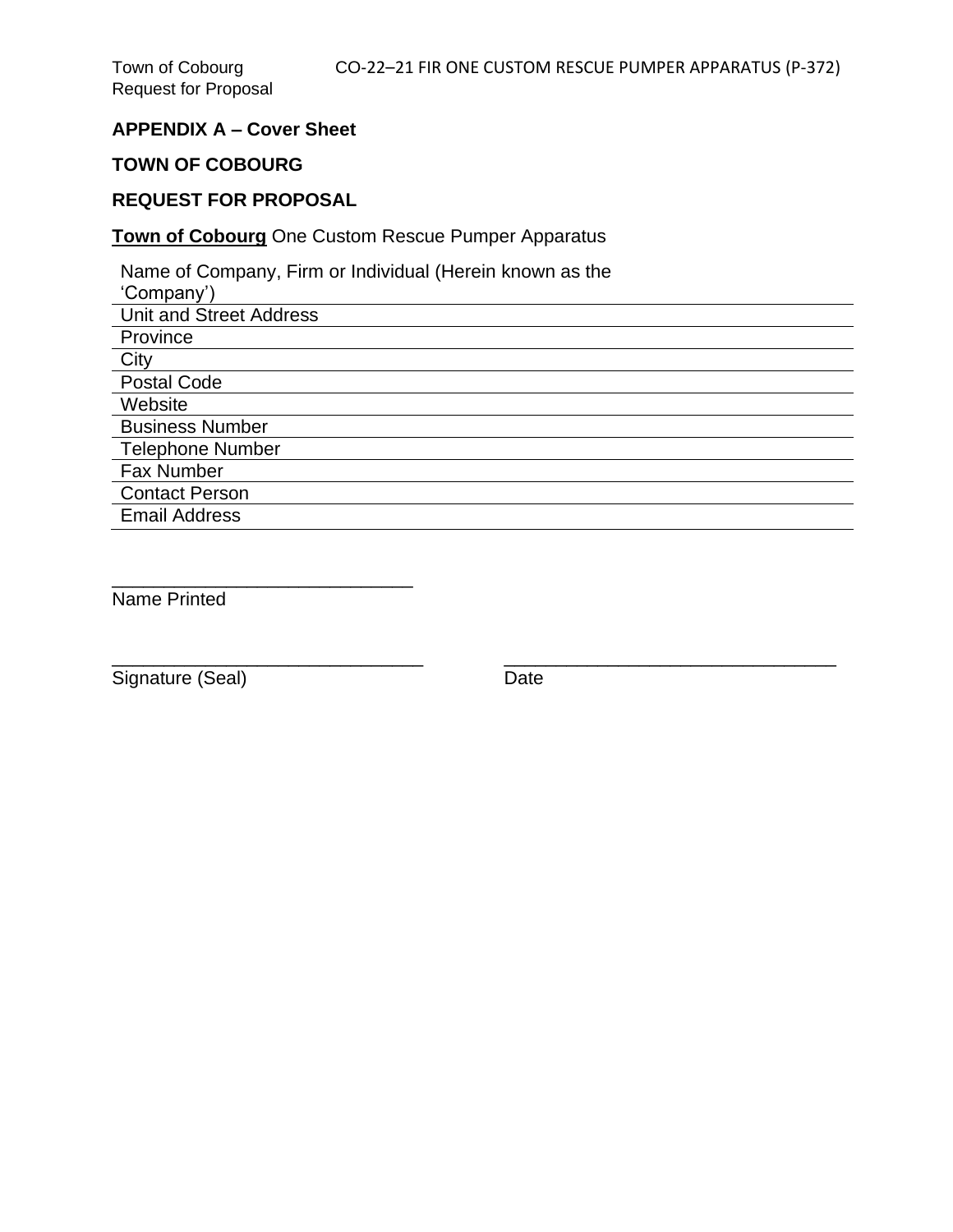## **APPENDIX B – PRICING FORM**

#### **1. Instructions on How to Complete Pricing Form**

- a) Rates must be provided in Canadian funds, inclusive of all applicable duties and taxes except for Harmonized Sales Tax (HST), which should be itemized separately.
- b) Rates quoted by the proponent must be all-inclusive and must include all labour and material costs, all travel and carriage costs, all insurance costs, all costs of delivery, all costs of installation and set-up, including any pre-delivery inspection charges, and all other overhead, including any fees or other charges required by law.

#### **2. Evaluation of Pricing/ Financial proposal**

**Price of Project:**

**Lump Sum Price** \$\_\_\_\_\_\_\_\_\_\_\_\_\_\_\_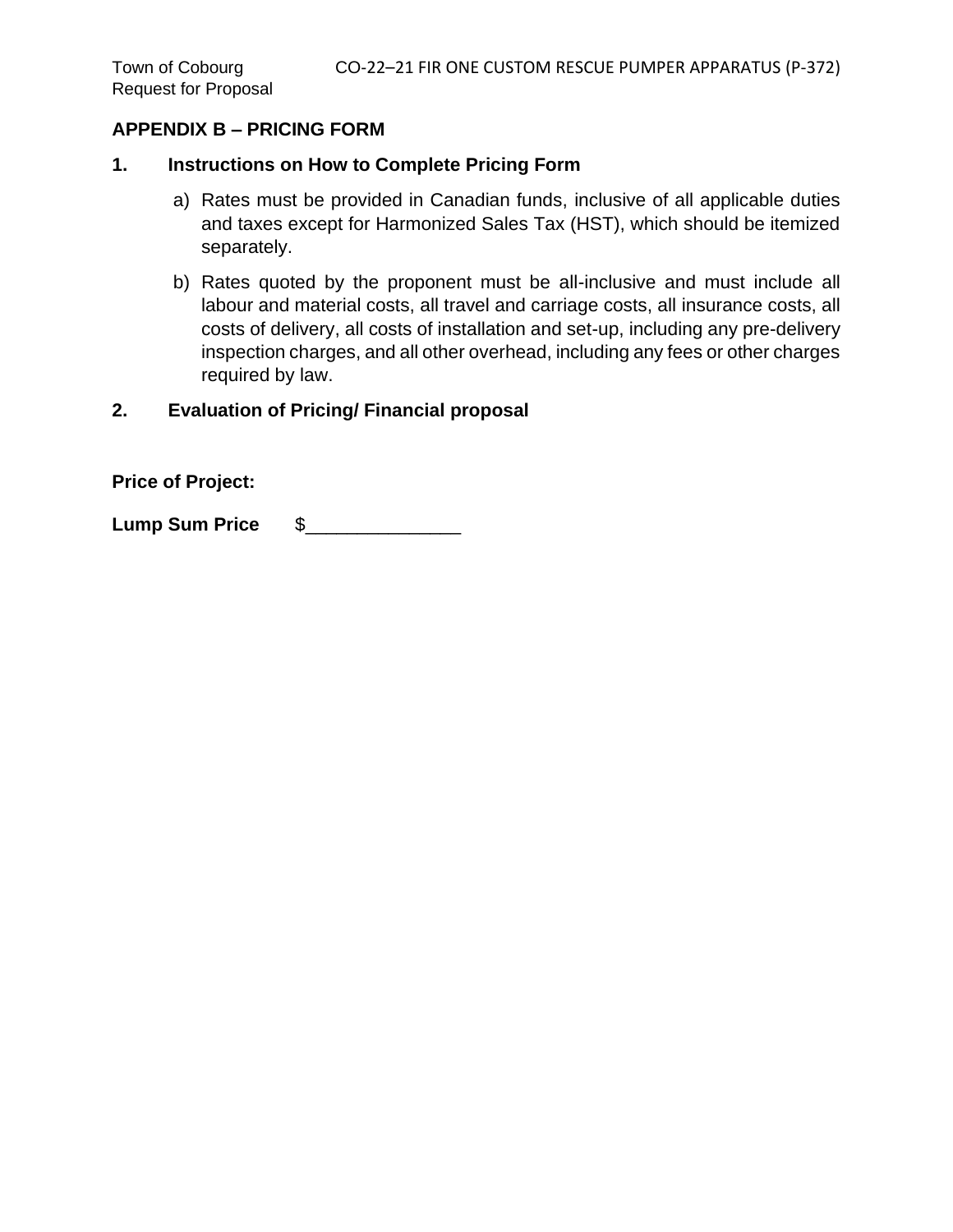# **APPENDIX C – REQUIREMENTS AND FEATURES**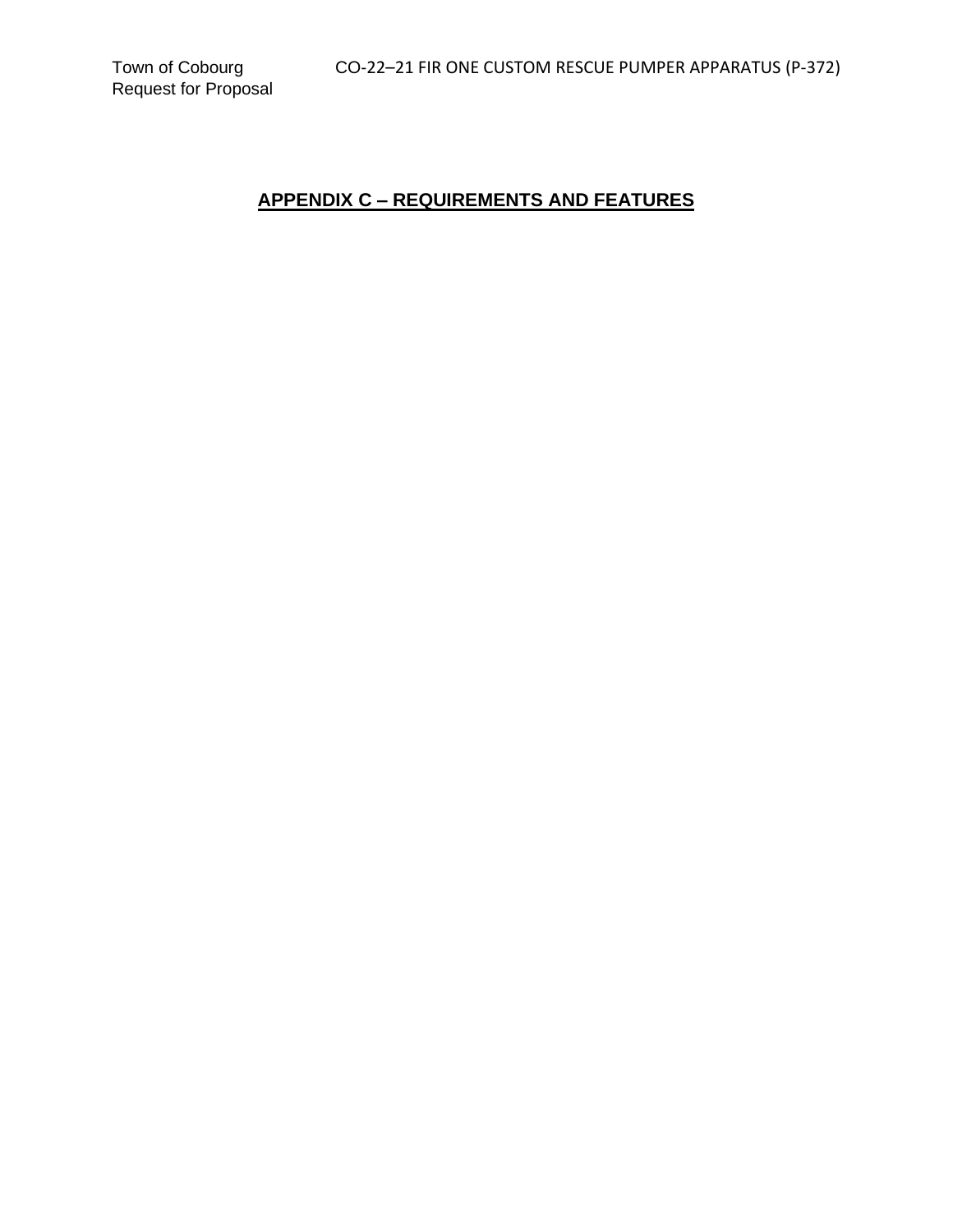| <u>Item</u> | <b>Specifications</b>                                                                                                                                                                                                                                                                                                                                                                                                                                                                                                                                                                                                                                                                            | YES/NO/EXCEPTION     | Comments: |
|-------------|--------------------------------------------------------------------------------------------------------------------------------------------------------------------------------------------------------------------------------------------------------------------------------------------------------------------------------------------------------------------------------------------------------------------------------------------------------------------------------------------------------------------------------------------------------------------------------------------------------------------------------------------------------------------------------------------------|----------------------|-----------|
| 1. GENERAL: |                                                                                                                                                                                                                                                                                                                                                                                                                                                                                                                                                                                                                                                                                                  |                      |           |
| 1.1         | The fire apparatus shall be built according<br>to the following standards and include all<br>certification records and plating on the<br>truck upon delivery:<br>CAN/ULC-S515-13 (or most current edition<br>at time of bid submission), National<br>Standard of Canada, Standard for<br>Automobile Fire Fighting Apparatus, Third<br><b>Edition (2013)</b><br>NFPA 1901 2016 Edition, National Fire<br>Protection Association, Standard for<br>Automotive Fire Apparatus 2016 Edition<br>Transport Canada current regulations and<br>requirements for commercial vehicles,<br>including CMVSS<br>Ontario Highway Traffic Act current<br>regulations and requirements for<br>commercial vehicles |                      |           |
| 1.2         | Local dealer for the manufacturer shall<br>have a minimum of one (1) Ontario 310T<br>heavy mechanic with Certifications. Plus,<br>EVT Certifications. Include copies of<br>license/certifications.                                                                                                                                                                                                                                                                                                                                                                                                                                                                                               |                      |           |
| 1.3         | Desired maximum length is 34' (420").<br>Maximum height is 11' (132").                                                                                                                                                                                                                                                                                                                                                                                                                                                                                                                                                                                                                           | <b>No Exceptions</b> |           |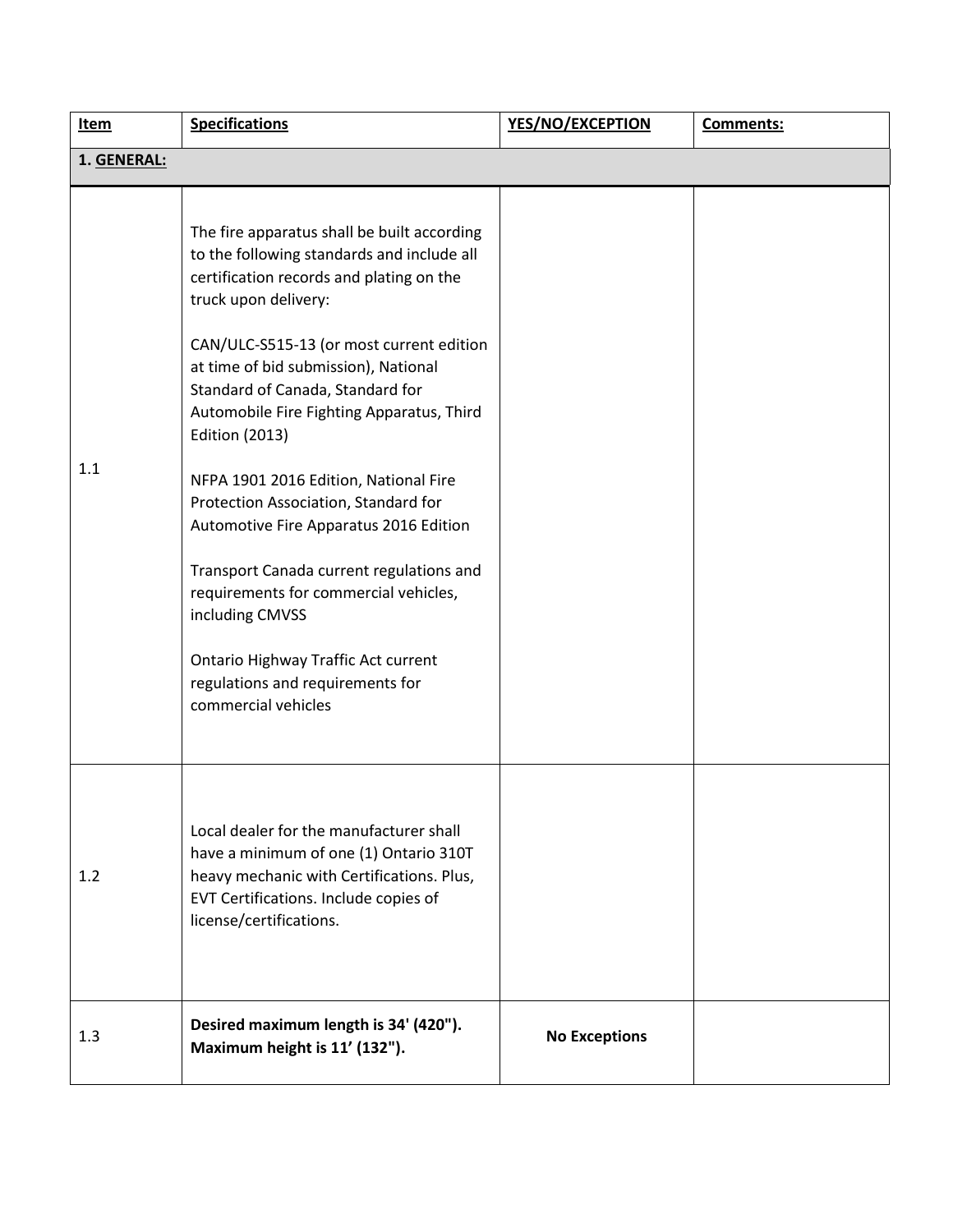| 2. CAB & CHASSISREQUIREMENTS: |                                                                                                                                                                                          |                      |  |
|-------------------------------|------------------------------------------------------------------------------------------------------------------------------------------------------------------------------------------|----------------------|--|
| 2.1                           | Custom cab and chassis are required and<br>built specifically for fire truck applications.                                                                                               |                      |  |
| 2.2                           | The cab shall have a minimum 10"-12"<br>raised roof.                                                                                                                                     |                      |  |
| 2.3                           | The cab shall have four (4) doors and seat<br>four (4) firefighters. Rear seats to be<br>forward facing.                                                                                 | <b>No Exceptions</b> |  |
| 2.4                           | The cab shall have an Extreme Weather<br>Package for Canadian climates.                                                                                                                  |                      |  |
| 2.5                           | The cab shall be painted in a two tone<br>black over red scheme. There should be a<br>reflective stripe detail on lower half of cab<br>and body. There should be decals on cab<br>doors. |                      |  |
| 2.6                           | All cab interior and exterior compartments<br>shall be painted grey non-chip paint.                                                                                                      |                      |  |
| 2.7                           | The cab (truck) shall have a Multiplex<br>wiring system and use:<br>1x V-Mux Vista IV screen for the driver.<br>1x V-Mux Vista IV screen for<br>passenger/Captain side.                  |                      |  |
| 2.8                           | The engine shall be a 2022 Cummins<br>450HP with all standard options provided.<br>1250RPM high idle speed, 700RPM<br>standard idle speed.                                               | <b>No Exceptions</b> |  |
| 2.9                           | There shall be a Jacobs Brake with on/off<br>and low/medium/high switches. This<br>switch should be located on driver's side<br>dash and NOT on the Vista screen.                        |                      |  |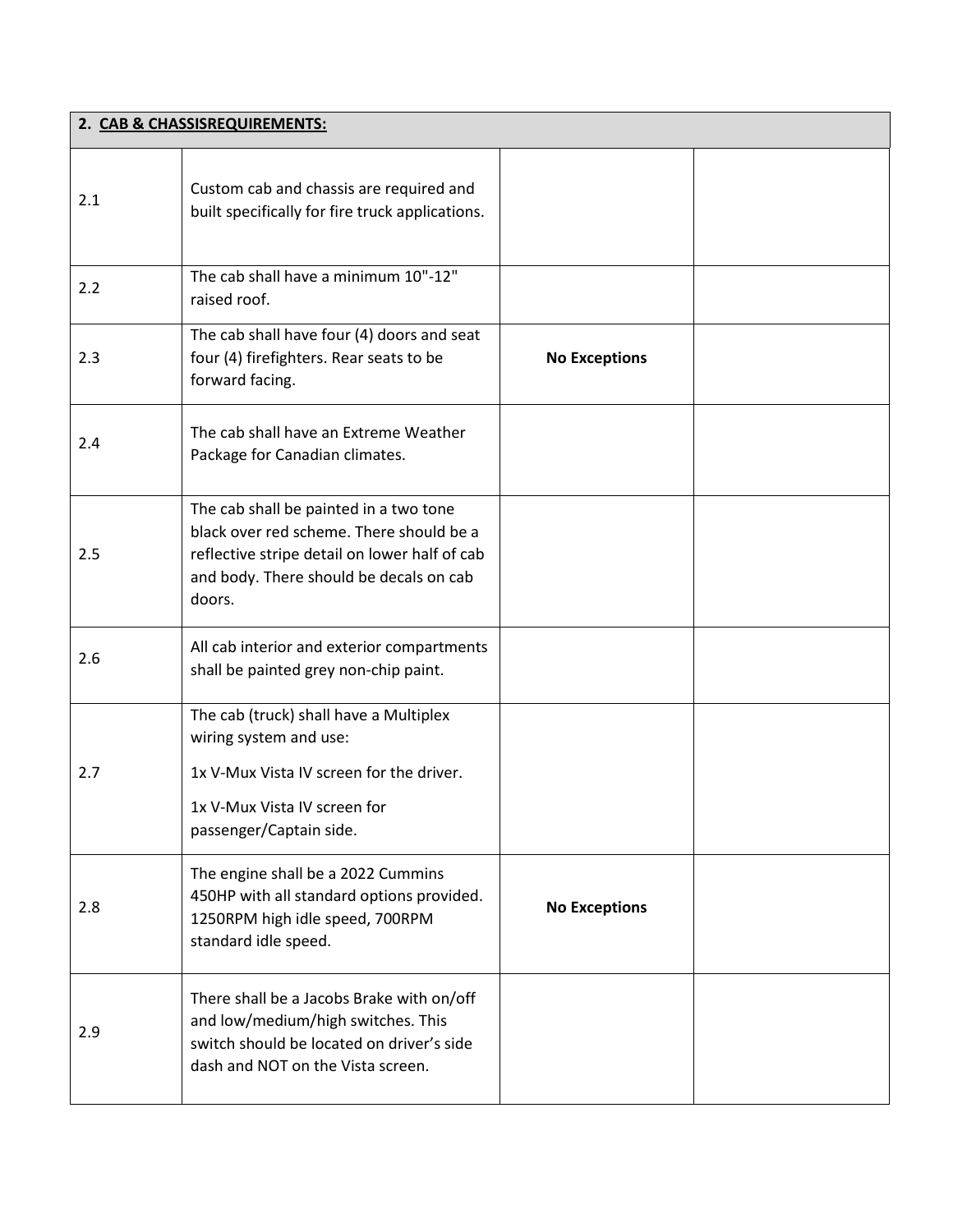| 2.10 | Transmission shall be an Allison automatic<br>that is matched to engine horse power,<br>water pump transmission and PTO<br>requirements. Transmission shall be<br>controlled with a push-button pad.                                                                                                                                                                                                                                                          | <b>No Exceptions</b> |  |
|------|---------------------------------------------------------------------------------------------------------------------------------------------------------------------------------------------------------------------------------------------------------------------------------------------------------------------------------------------------------------------------------------------------------------------------------------------------------------|----------------------|--|
| 2.11 | There shall be a PTO from the transmission<br>for a hydraulic powered generator.                                                                                                                                                                                                                                                                                                                                                                              |                      |  |
| 2.12 | Fuel tank shall be 68USG (260L) minimum<br>and should be raised for extra clearance.<br>Fuel fill should be on the left side behind<br>the axle and have either an aluminum or<br>stainless steel fuel door.                                                                                                                                                                                                                                                  |                      |  |
| 2.13 | Axle weight will not be requested; the fire<br>department plans to carry all the<br>ULC/NFPA required equipment as per the<br>equipment lists. The manufacturer should<br>assume 4,000lbs of equipment is to be<br>carried, not the 2,000lbs listed in ULC. This<br>weight is in addition to hose, ladders and<br>water tank. The manufacturer shall include<br>a detailed weight and balance which<br>includes a 10% reserve on the front and<br>rear axles. |                      |  |
| 2.14 | Front and rear suspensions to include<br>heavy-duty (not standard) shock<br>absorbers. Front axle to include standard<br>spring suspension system. Rear axle should<br>have an air suspension system.                                                                                                                                                                                                                                                         |                      |  |
| 2.15 | Tires should be appropriately sized for the<br>axles. Tires to have an aggressive tread for<br>snow. Michelin is preferred but not<br>mandatory. State actual tires being used.                                                                                                                                                                                                                                                                               |                      |  |
| 2.16 | Front brakes shall be disc brakes.                                                                                                                                                                                                                                                                                                                                                                                                                            |                      |  |
| 2.17 | Rear brakes shall be drum brakes.                                                                                                                                                                                                                                                                                                                                                                                                                             |                      |  |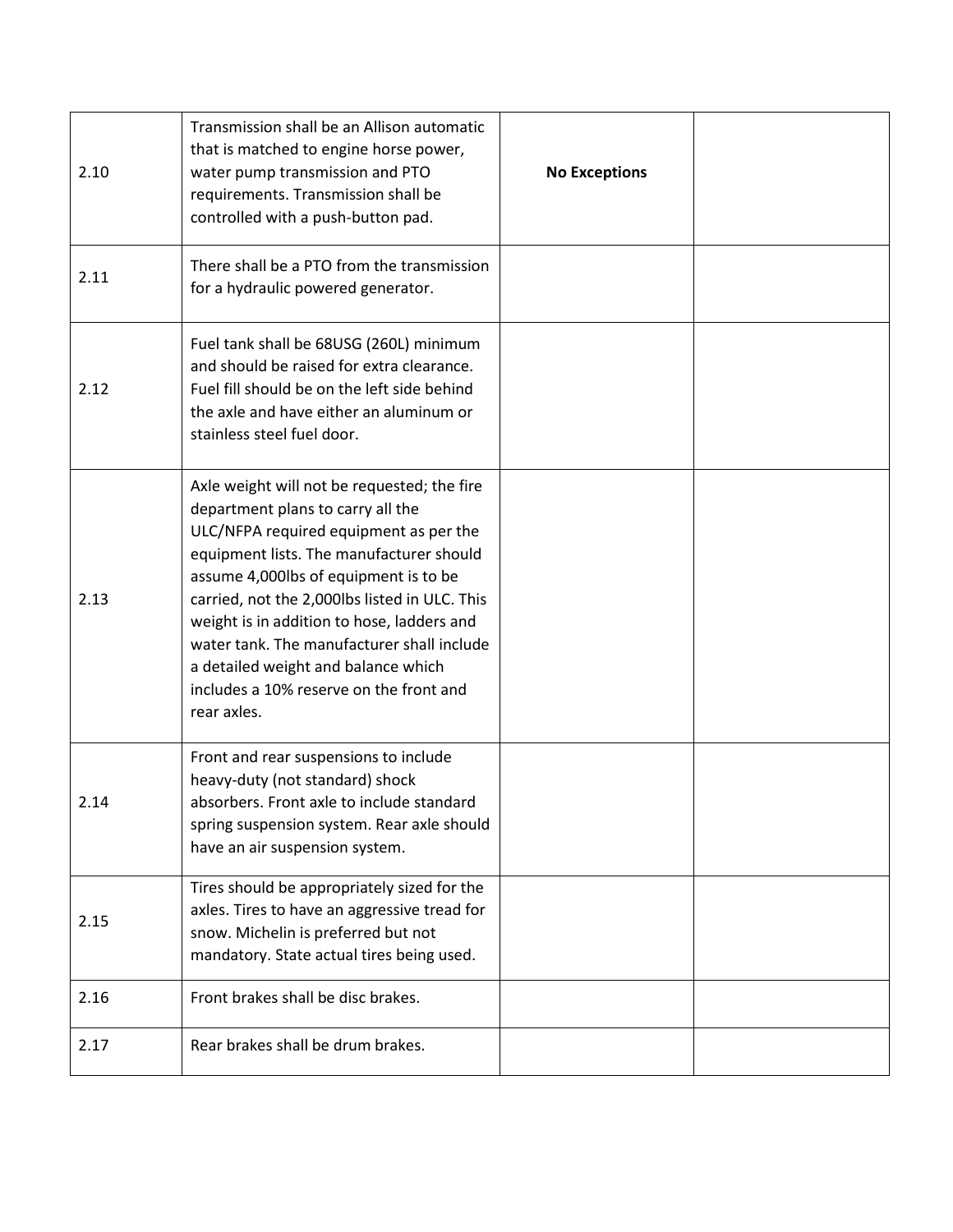| 2.18 | There shall be a Heavy-Duty fabricated<br>steel bumper that would be built to be<br>stronger than the stainless-steel version,<br>to provide additional cab protection.<br>Bumper should have a compartment, with<br>a lid, to hold 200' (60M) of 1.75" (45mm)<br>of hose with nozzle. |  |
|------|----------------------------------------------------------------------------------------------------------------------------------------------------------------------------------------------------------------------------------------------------------------------------------------|--|
| 2.19 | Each seat shall have Sigtronics SE-9<br>Wireless headset system. This shall include<br>mounting the headsets and equipment at<br>all 4 seats.                                                                                                                                          |  |
| 2.20 | Cab seats shall be Bostrom Tanker 500<br>series with dual retracting seat belts.<br>Seats should be grey with SecureAll SCBA<br>locking system (except driver's seat). Cab<br>seats shall have Zip Clean seat covers and<br>foam.                                                      |  |
| 2.21 | 2x forward facing seats in the rear of cab<br>shall be fixed, with flip up cushions and<br>SCBA bracket.                                                                                                                                                                               |  |
| 2.22 | Rear-view mirrors shall be both flat and<br>convex. All mirrors shall be heated. Both<br>the flat mirrors and the convex shall be<br>electrically adjustable.                                                                                                                          |  |
| 2.23 | Kussmaul battery charger shall be provided<br>and located in a best-fit place in the cab                                                                                                                                                                                               |  |
| 2.24 | Kussmaul 120V air compressor shall be<br>provided and located in a best-fit location<br>in the cab.                                                                                                                                                                                    |  |
| 2.25 | Kussmaul 120V 20 A plug shall be provided<br>on the left side of the cab and include a<br>battery level display.                                                                                                                                                                       |  |
| 2.26 | Rear camera shall be provided and should<br>display on the Vista screen or separate<br>screen. Activated when truck is in reverse<br>and manually.                                                                                                                                     |  |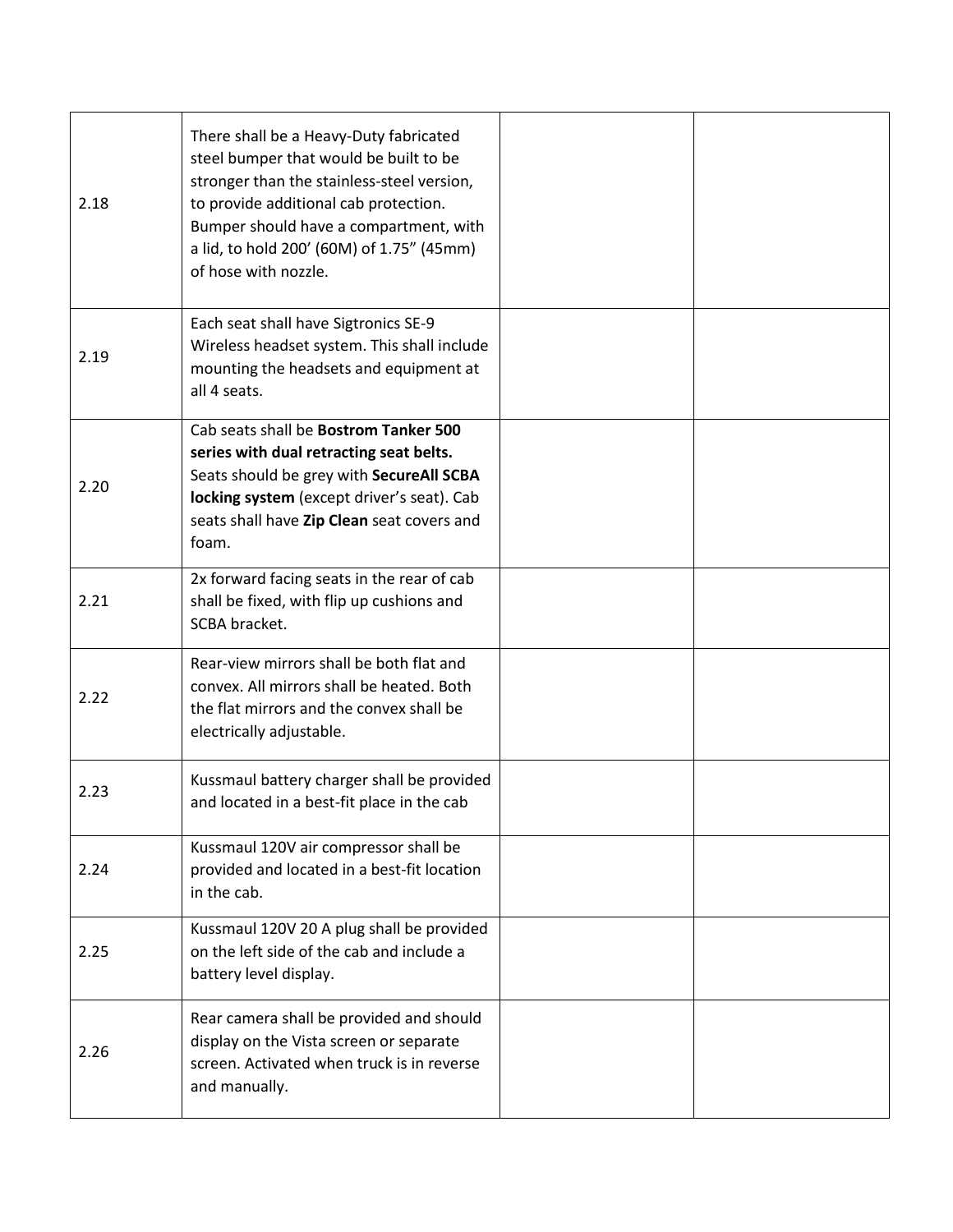| 2.27                         | Cab shall be wired for multiple FD<br>accessories.                                                                                                                                                                                                                                                                                                                                                                                                                                                                                                                                      |  |
|------------------------------|-----------------------------------------------------------------------------------------------------------------------------------------------------------------------------------------------------------------------------------------------------------------------------------------------------------------------------------------------------------------------------------------------------------------------------------------------------------------------------------------------------------------------------------------------------------------------------------------|--|
| 2.28                         | Enclosed compartments under all cab<br>seats for miscellaneous small equipment                                                                                                                                                                                                                                                                                                                                                                                                                                                                                                          |  |
| 2.29                         | 2x EMS Cabinets with hinged doors (doors<br>to face rear of truck) mounted behind<br>driver's and Captains seats. Equipped with<br>LED lights and 3 adjustable shelves in each.<br>The Cabinets shall be floor to ceiling height<br>and approximately 24" wide x 24" deep.<br>The Cabinet on the Captain's/Left side<br>shall be accessible from the outside of cab.<br>using a hinged door. The size of the door<br>shall allow for access to the bottom half of<br>the Cabinet. This section of the Cabinet<br>will allow storage for 1x medical bag, 1x<br>trauma bag and 1x O2 bag. |  |
| 2.30                         | 2x SecureAll SCBA brackets mounted in<br>best fit location in cab.                                                                                                                                                                                                                                                                                                                                                                                                                                                                                                                      |  |
| 2.31                         | Provide helmet brackets for each<br>passenger (x 4) mounted in best fit<br>location                                                                                                                                                                                                                                                                                                                                                                                                                                                                                                     |  |
| 2.32                         | Rear wheels shall have Cat's-eye tire<br>pressure monitoring system.                                                                                                                                                                                                                                                                                                                                                                                                                                                                                                                    |  |
| 2.33                         | Aluminum rims have shall be Alcoa Dura-<br>Bright treatment.                                                                                                                                                                                                                                                                                                                                                                                                                                                                                                                            |  |
| <b>3. PUMP REQUIREMENTS:</b> |                                                                                                                                                                                                                                                                                                                                                                                                                                                                                                                                                                                         |  |
| 3.1                          | Pump shall be a Midship, single stage,<br>1,500 USGPM (5,678LPM) ULC rated.<br>Pump shall be built in North America and<br>include a minimum 6-year warranty.                                                                                                                                                                                                                                                                                                                                                                                                                           |  |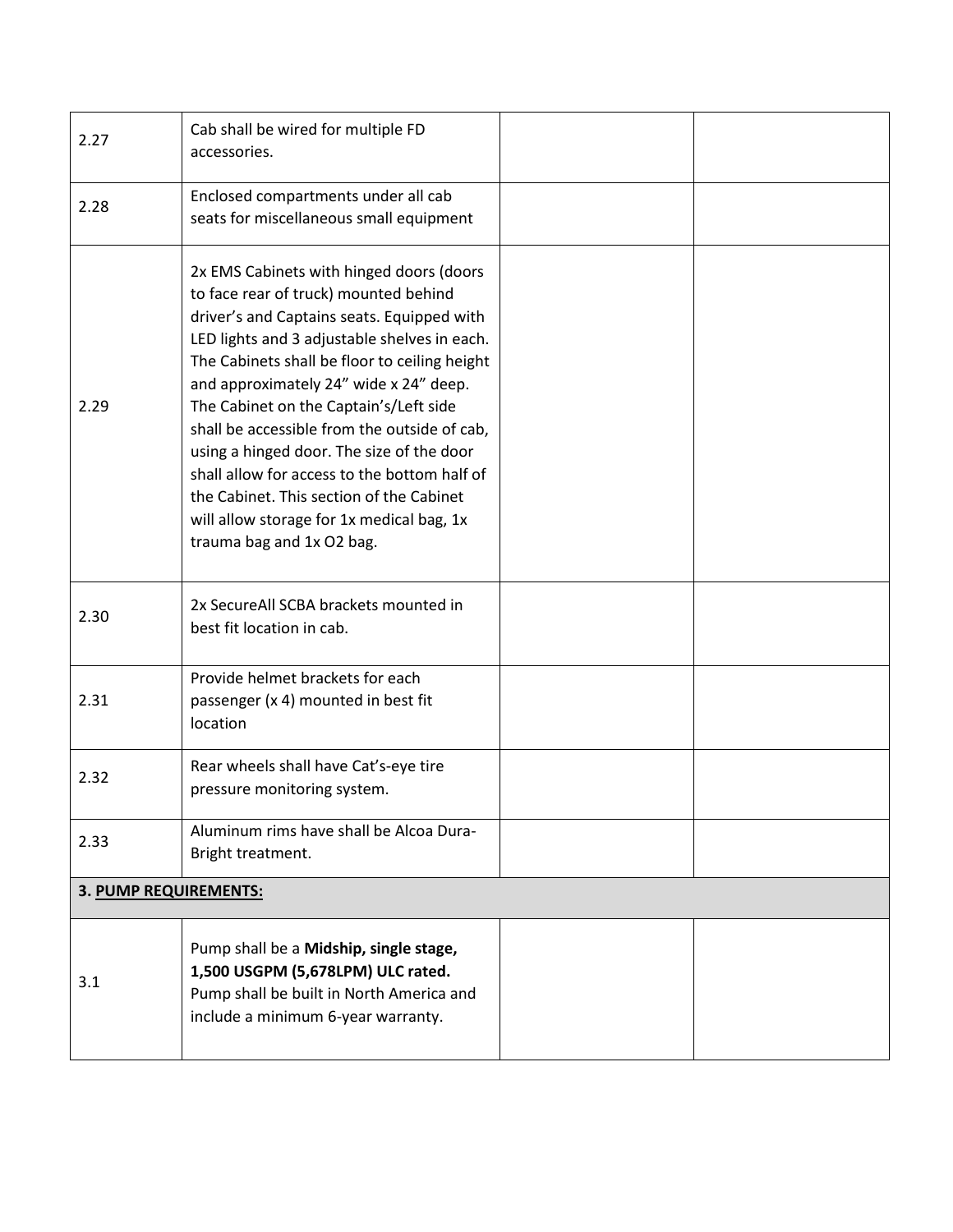| 3.2  | The pump compartment shall have roll up<br>doors on both sides and be the same<br>height as the top of the cab/body. The<br>operator panel on the left side. The pump<br>compartment shall have a shield under the<br>pump. The pump compartment shall be<br>compact and low profile to allow for more<br>storage area in Body. |  |
|------|---------------------------------------------------------------------------------------------------------------------------------------------------------------------------------------------------------------------------------------------------------------------------------------------------------------------------------|--|
| 3.3  | The pump compartment shall have a<br>heater with an on/off switch and be<br>constructed for Canadian climates.                                                                                                                                                                                                                  |  |
| 3.4  | All pump panel gauges shall be high<br>quality, dual scale kpa/psi (master scale in<br>kpa). With blue LED backlighting. State<br>Actual                                                                                                                                                                                        |  |
| 3.5  | There shall be water tank level gauges on<br>pump panel and each side of cab.                                                                                                                                                                                                                                                   |  |
| 3.6  | Pump panel shall include a FRC InControl<br>400 with knob control, electronic<br>governor, with kpa/psi settings (master<br>setting to be kpa).                                                                                                                                                                                 |  |
| 3.7  | Pump shall include a thermal relief valve.<br><b>State Actual</b>                                                                                                                                                                                                                                                               |  |
| 3.8  | Pump shall include an air primer for pump.                                                                                                                                                                                                                                                                                      |  |
| 3.9  | All plumbing shall be stainless steel (or<br>armored rubber hose where applicable)<br>and shall include Victaulic connections<br>where available                                                                                                                                                                                |  |
| 3.10 | All valves shall be stainless steel or brass or<br>other non-corrosive material. All valves<br>shall be high quality. No exception. Valves<br>shall have slow-close where required.                                                                                                                                             |  |
| 3.11 | All caps shall be stainless steel or brass or<br>other non-corrosive material.                                                                                                                                                                                                                                                  |  |
| 3.12 | All drains shall be lift-drains or as specified.                                                                                                                                                                                                                                                                                |  |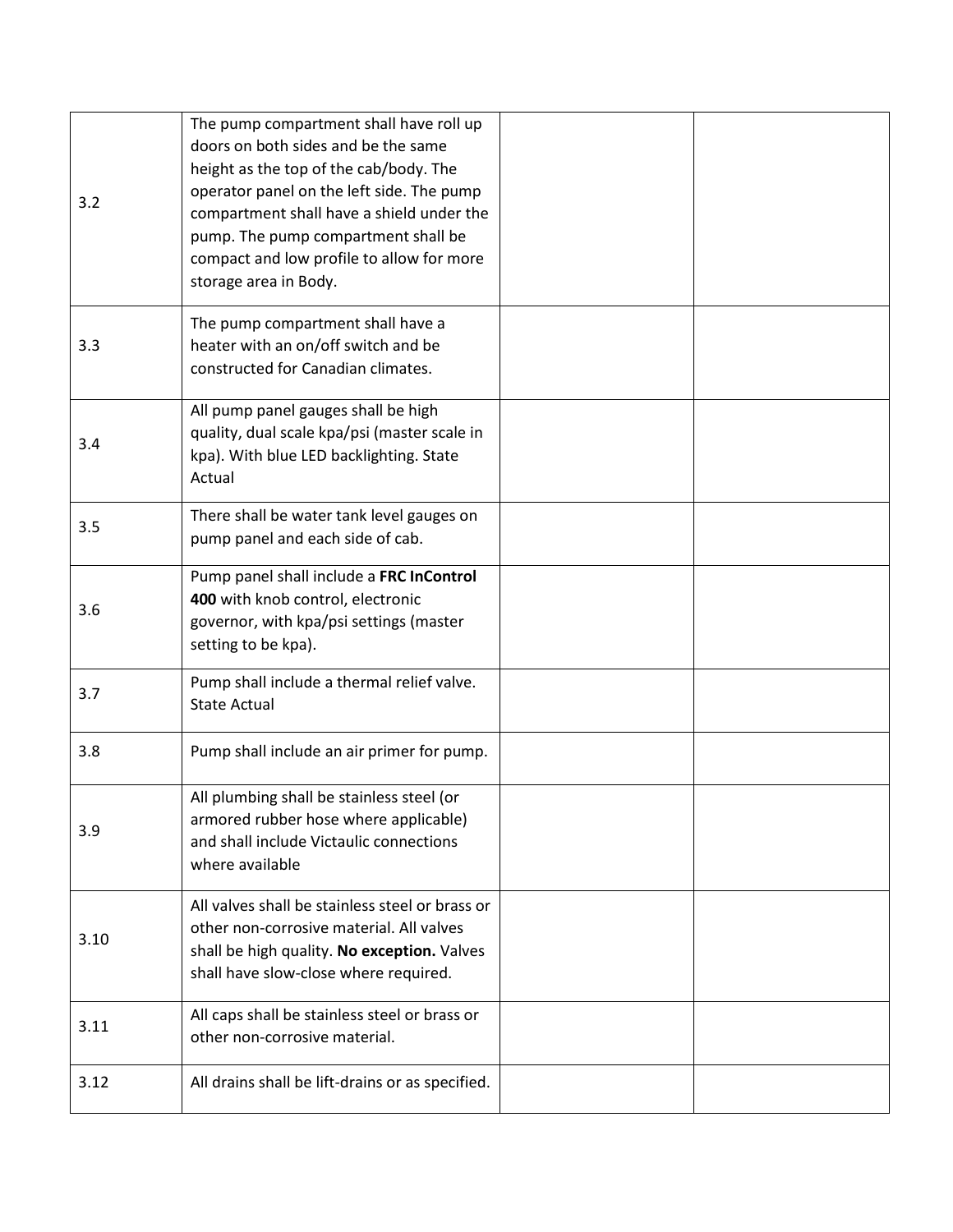| 3.13   | All 1.75"-2.5" discharge valve controls shall<br>be push-pull controls or as described, on<br>the left side, and shall include labels with<br>colours to match the gauges. |  |
|--------|----------------------------------------------------------------------------------------------------------------------------------------------------------------------------|--|
| 3.14   | Tank to pump, monitor and large discharge<br>shall be electric controlled valves.                                                                                          |  |
|        | 3.15 Left Side Intakes/Discharges:                                                                                                                                         |  |
| 3.15.1 | 6" intake with electric MIV behind the<br>panel, with 6"-4" Storz reducer and Storz<br>cap.                                                                                |  |
| 3.15.2 | 1x 2.5" intake with swing handle valve<br>control and cap.                                                                                                                 |  |
| 3.15.3 | 2x 2.5" discharges with 30-degree elbow<br>and caps.                                                                                                                       |  |
|        | 3.16 Right Side Intakes/Discharges:                                                                                                                                        |  |
| 3.16.1 | 6" intake with electric MIV behind the<br>panel, with a 6"-4" Storz reducer and Storz<br>cap.                                                                              |  |
| 3.16.2 | 1x 2.5" intake with swing handle valve<br>control with cap.                                                                                                                |  |
| 3.16.3 | 1x 2.5" discharge with 30-degree elbow<br>and cap.                                                                                                                         |  |
| 3.16.4 | 1x 4" combination discharge, Storz/2.5"<br>with 30-degree elbow and cap.                                                                                                   |  |
| 3.17   | Front Bumper $-1 \times 2$ " discharge with hose<br>compartment.                                                                                                           |  |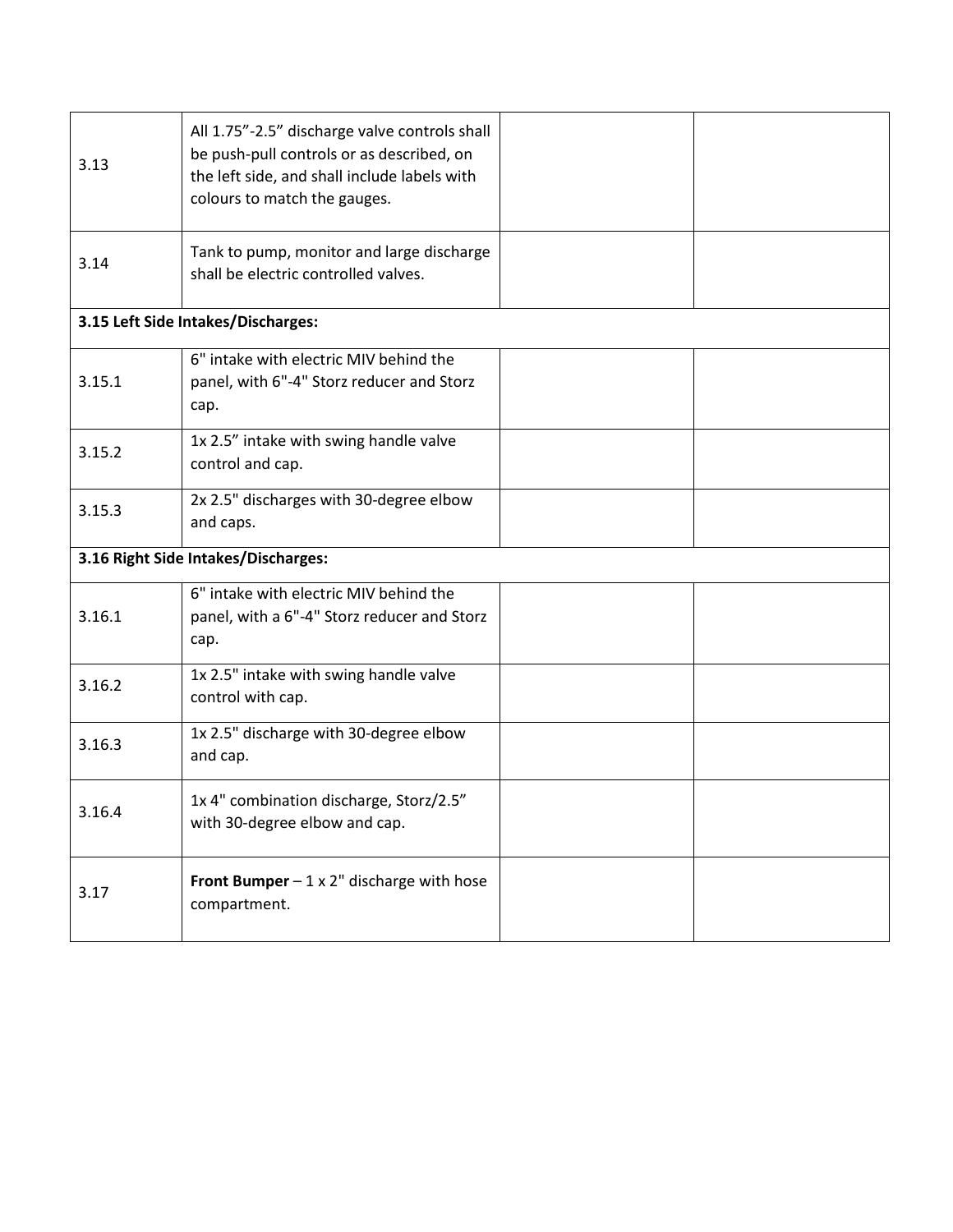| 3.18 | Speed lays $-1 \times 2$ " discharge for speed lay<br>installed with removable trays. The hose<br>connections shall have a swivel to prevent<br>hose kinks. The speed lay shall hold 45M of<br>45MM hose and a nozzle.<br>1 x 2.5" discharge for speed lay with a<br>removable tray. The hose connection shall<br>have a swivel to prevent hose kinks. The<br>speed lay shall hold 60M of 65MM hose.<br>Speed lays should be accessible from the<br>right and left sides. |                     |  |
|------|---------------------------------------------------------------------------------------------------------------------------------------------------------------------------------------------------------------------------------------------------------------------------------------------------------------------------------------------------------------------------------------------------------------------------------------------------------------------------|---------------------|--|
| 3.19 | Top - 2.5" discharge on the top left side in<br>the hose bed, where 90M of 65MM pre-<br>connect hose is stored.                                                                                                                                                                                                                                                                                                                                                           |                     |  |
| 3.20 | There shall be an Akron Deckmaster<br>electric operated deck-gun (or equivalent)<br>and include a remote and panel controls.                                                                                                                                                                                                                                                                                                                                              |                     |  |
|      | <b>4. WATER TANK REQUIREMENTS:</b>                                                                                                                                                                                                                                                                                                                                                                                                                                        |                     |  |
| 4.1  | Water tank volume shall be a minimum of<br>1000 USG (3785 L). With considerations<br>for ladders to pass though tank.<br>Tank shall have a 2" tank drain and ball<br>valve. All ULC/NFPA requirements and<br>certifications should be met for water tank<br>construction.                                                                                                                                                                                                 | <b>NO EXCEPTION</b> |  |
|      |                                                                                                                                                                                                                                                                                                                                                                                                                                                                           |                     |  |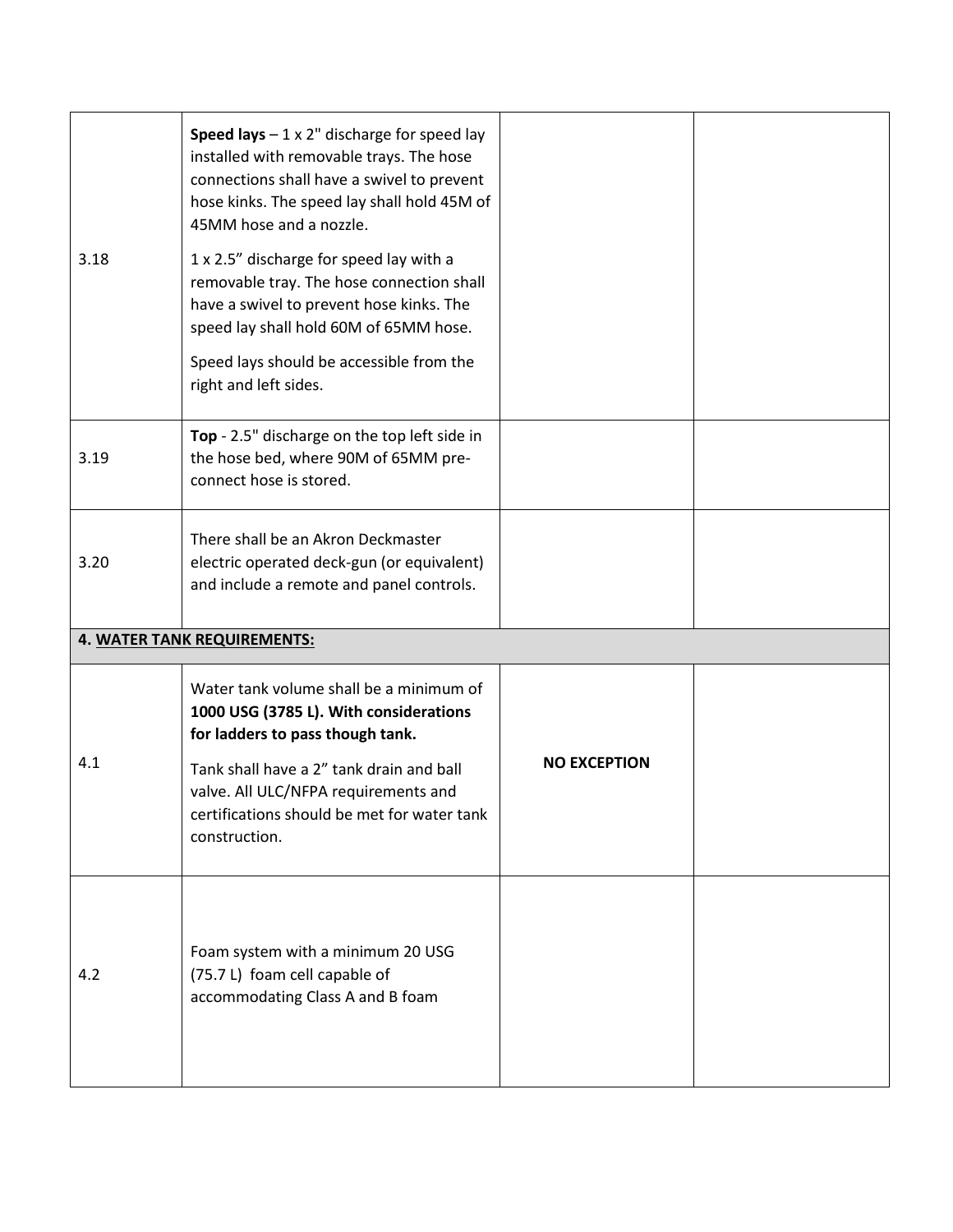|     | 5. BODY REQUIREMENTS:                                                                                                                                                                                                                                                                                                                   |  |  |
|-----|-----------------------------------------------------------------------------------------------------------------------------------------------------------------------------------------------------------------------------------------------------------------------------------------------------------------------------------------|--|--|
| 5.1 | Body construction can be the<br>manufacturers standard construction,<br>either formed or extruded aluminum.<br>Please state the construction method and<br>materials used. The body roofline shall line<br>up with the top of the pump house and the<br>top of the cab for a streamlined<br>appearance.                                 |  |  |
| 5.2 | Stainless steel fasteners shall be used in all<br>construction.                                                                                                                                                                                                                                                                         |  |  |
| 5.3 | The top of the body shall be embossed<br>walking surface aluminum checker plate.<br>Including the hose bed doors.                                                                                                                                                                                                                       |  |  |
| 5.4 | All compartments shall have floor to<br>ceiling shelf tracks, with 2x per side. Tracks<br>shall be welded in place.                                                                                                                                                                                                                     |  |  |
| 5.5 | Unless otherwise stated all compartment<br>doors shall be ROM series IV satin<br>anodized aluminum or as described.<br>Compartments shall have:<br>ROM Door Ajar switches linked to Vista<br>screen.<br>ROM LED lighting on both sides and sized<br>to compartment.<br>ROM Large Drip Rail.<br>ROM Drip trays.<br>Pull down door strap. |  |  |
| 5.6 | L1 compartment: Full height and full width<br>as needed (ahead of the rear axle) for<br>water tank volume and body size. Full<br>depth top and bottom. 2x shelves. 1x<br>sliding/pullout and tilting shelf/tray.                                                                                                                        |  |  |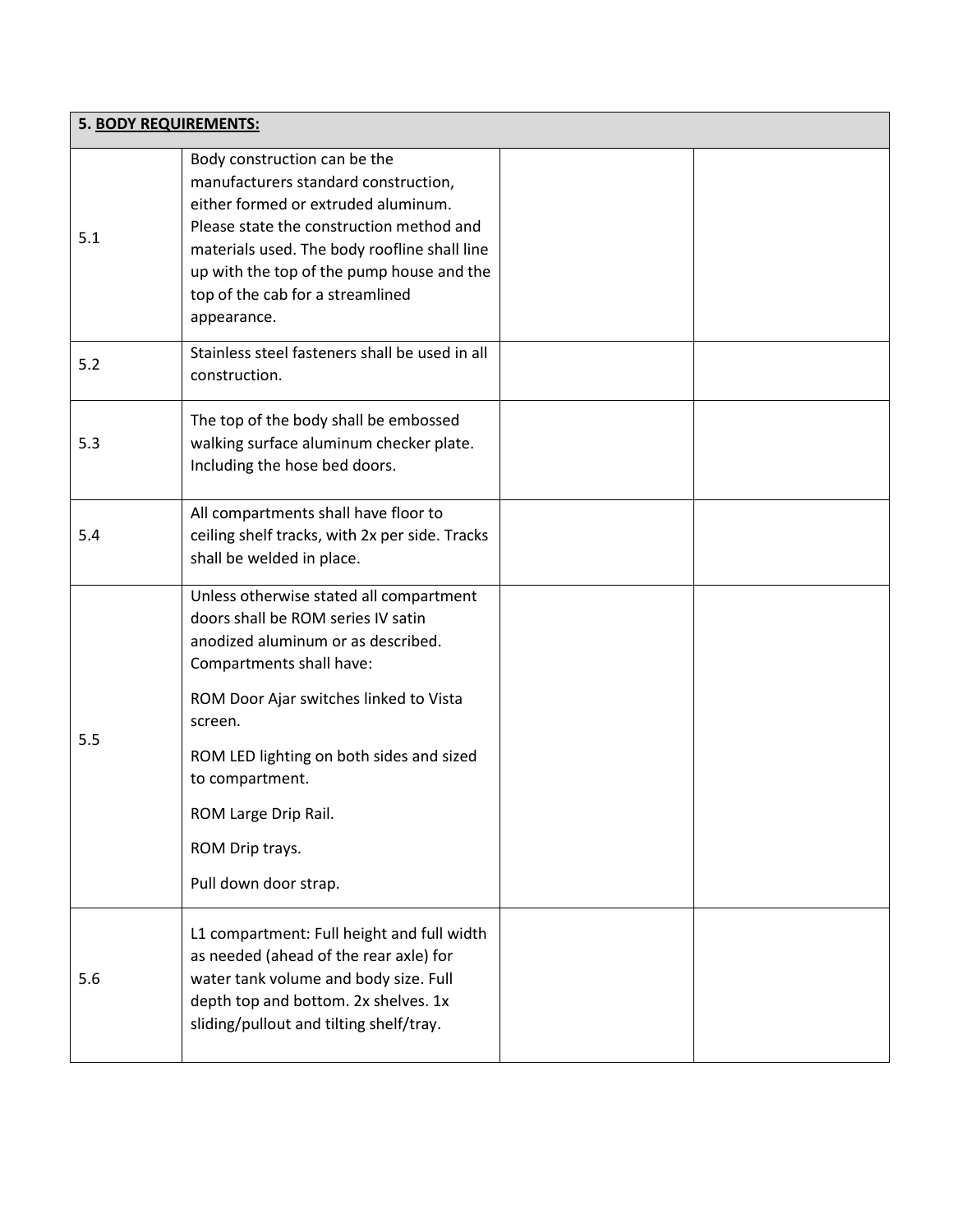| 5.7  | L2 compartment: Full height and full width<br>as needed (above the rear axle) for water<br>tank volume and body size. Full depth top<br>and bottom. 1x sliding/pullout and tilting<br>shelf/tray.                                                                                                                                                                                                                                                                                |                      |  |
|------|----------------------------------------------------------------------------------------------------------------------------------------------------------------------------------------------------------------------------------------------------------------------------------------------------------------------------------------------------------------------------------------------------------------------------------------------------------------------------------|----------------------|--|
| 5.8  | L3 compartment: Full height and full width<br>as needed (behind the rear axle) for water<br>tank volume and body size. Full depth top<br>and bottom. 2x sliding/pullout<br>shelves/trays. 1x sliding/pullout and tilting<br>shelf/tray.                                                                                                                                                                                                                                          |                      |  |
| 5.9  | R1 compartment: Full height and full width<br>as needed (ahead of the rear axle) for<br>water tank volume and body size. 2x<br>shelves. 1x sliding/pullout and tilting shelf                                                                                                                                                                                                                                                                                                     |                      |  |
| 5.10 | R2 compartment: Full height and full width<br>as needed (above the rear axle) for water<br>tank volume and body size. 1x shelf.                                                                                                                                                                                                                                                                                                                                                  |                      |  |
| 5.11 | R3 compartment: Full height and full width<br>as needed (behind the rear axle) for water<br>tank volume and body size. 2x<br>sliding/pullout vertical tool boards.                                                                                                                                                                                                                                                                                                               |                      |  |
| 5.12 | B1 compartment - Maximum width/height<br>and depth available with 2x hinged doors<br>Compartment shall accommodate 1x<br>Backboard, 1x 24' extension ladder, 1x 14'<br>roof ladder, 1x folding attic ladder, 3x pike<br>poles and 1x trash rake, that run through<br>center area of body and above, below or<br>through water tank. The butt end of the<br>ladders shall be as close to the doors (rear<br>of truck) as possible. 1x shelf. 2x<br>sliding/pullout shelves/trays. | <b>No Exceptions</b> |  |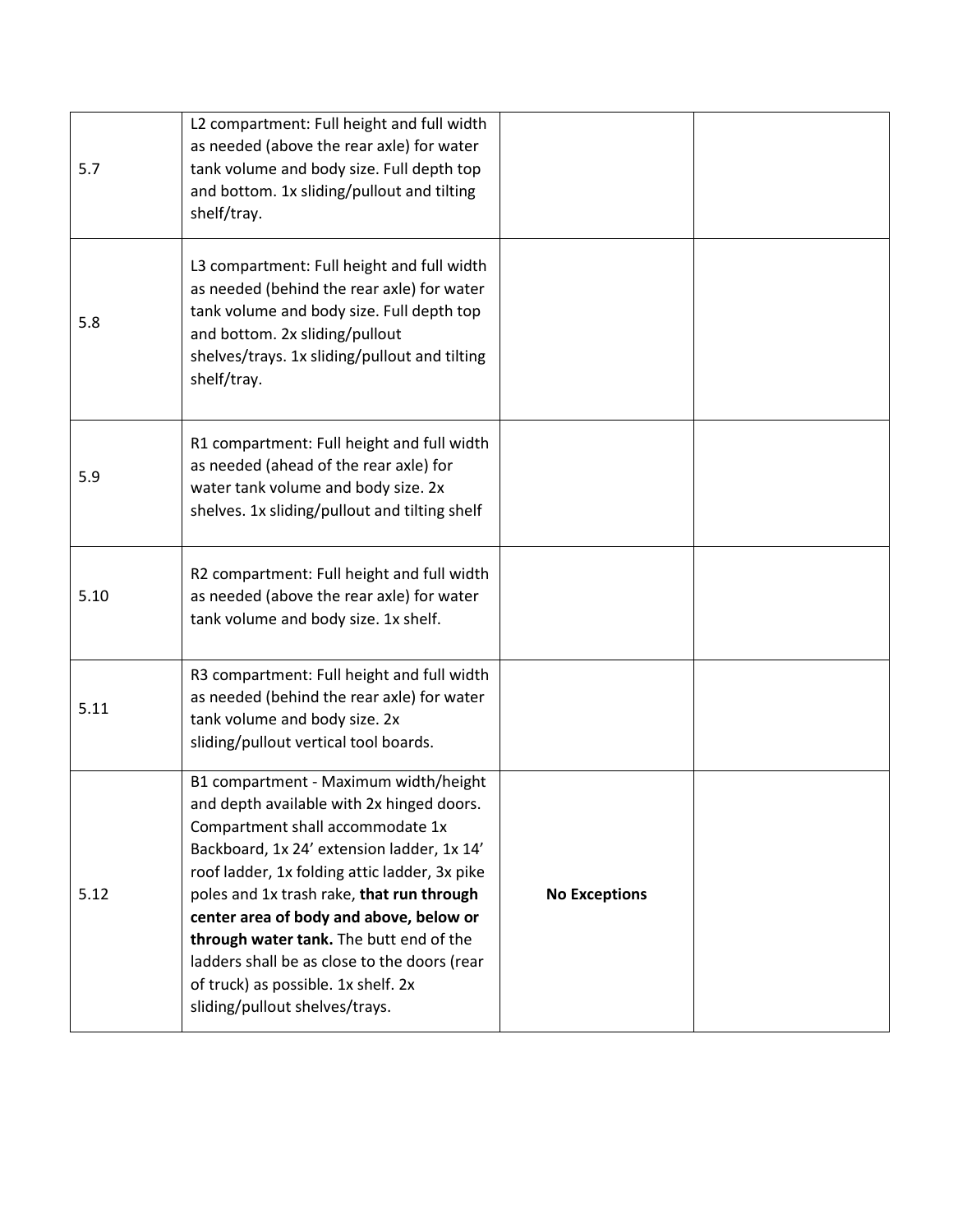| 5.13 | Hose bed shall hold the following hose at<br>minimum: 600' (180M) of 4", 300' (90M) of<br>2.5", 300' (90M) of 2.5" pre-connect. All<br>hose used on apparatus is Rubber Fire<br>Hose.                                                                                                         |                      |  |
|------|-----------------------------------------------------------------------------------------------------------------------------------------------------------------------------------------------------------------------------------------------------------------------------------------------|----------------------|--|
| 5.14 | There shall be adjustable dividers provided<br>in hose bed, with enough dividers to<br>separate the hose loads as described.                                                                                                                                                                  |                      |  |
| 5.15 | "Floor dry" storage shall be provided on<br>the right side, behind rear axle in the rear<br>wheel well corner. The "floor dry" shall be<br>in a pull-out bin that is sealed from<br>water/moisture.                                                                                           |                      |  |
| 5.16 | SCBA bottle storage shall be provided on<br>the left and right side in front of the rear<br>axle in wheel well corners. 3x bottles per<br>side (6x total). 30-minute bottles are used.                                                                                                        | <b>No Exceptions</b> |  |
| 5.17 | Black mud flaps and wheel well/fender<br>extensions shall be provided. They should<br>be wide enough to protect body/paint<br>from wheel spray.                                                                                                                                               |                      |  |
|      | <b>6. 12V ELECTRICAL SPECIFICATIONS</b>                                                                                                                                                                                                                                                       |                      |  |
| 6.1  | All 12V electrical components shall meet<br>ULC and NFPA requirements at a<br>minimum. All electrical components shall<br>be designed to work with the chassis, all<br>provided components and design.<br>Electrical components in the body shall be<br>laid out for easy access for service. |                      |  |
| 6.2  | ULC and NFPA electrical tests/certifications<br>should be conducted before delivery, and<br>results should be provided with the<br>manual.                                                                                                                                                    |                      |  |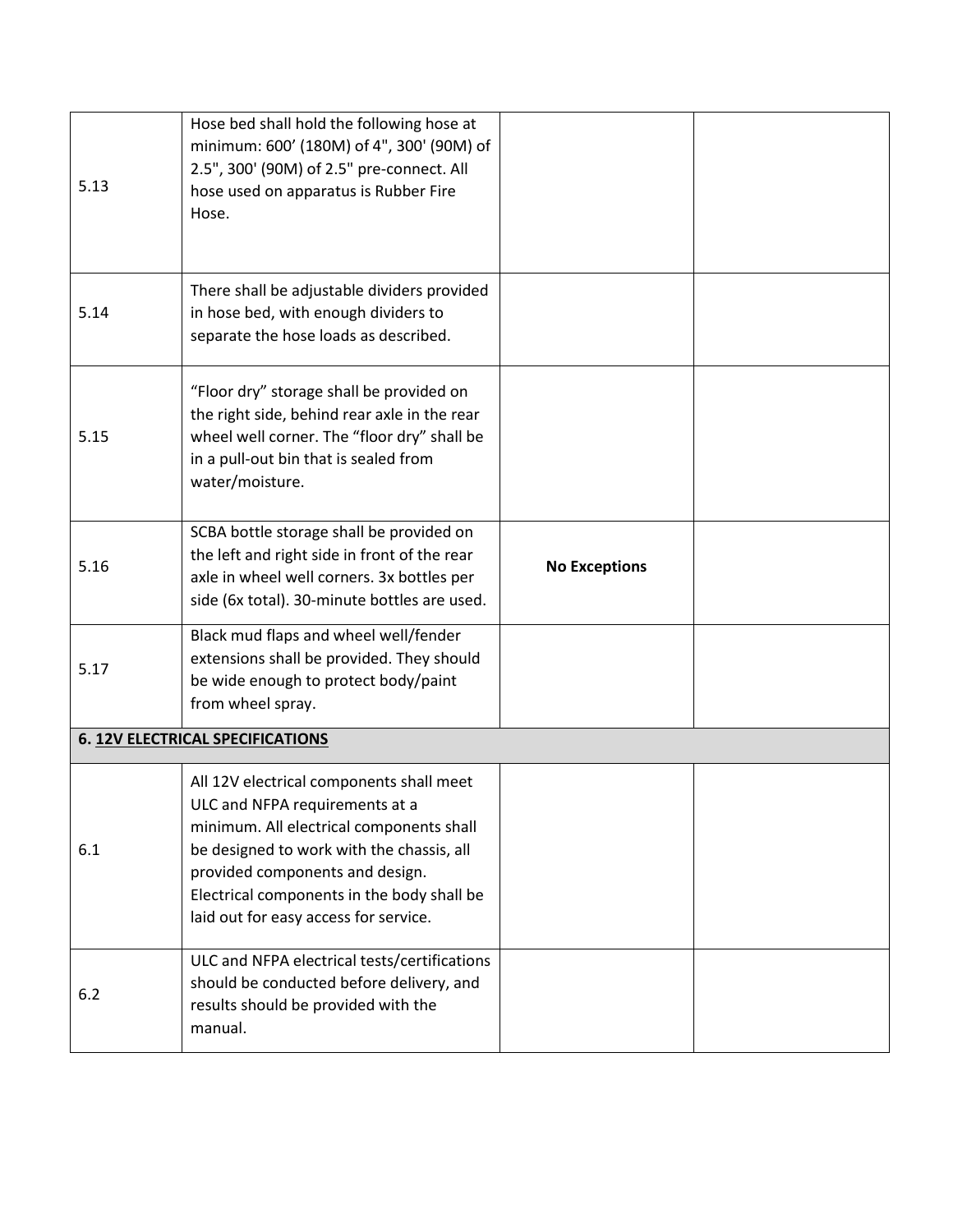| 6.3 | All truck cab and body lighting, including<br>emergency lighting shall be LED.                                                                                      |  |
|-----|---------------------------------------------------------------------------------------------------------------------------------------------------------------------|--|
|     | All emergency lighting and 12V scene lights<br>shall be Whelen LED, DVI, M-series.                                                                                  |  |
| 6.4 | There shall be 3x scene lights on each side<br>of cab and body. 2x scene lights on the<br>rear of body.                                                             |  |
| 6.5 | 2x air horns shall be in the front bumper.<br>Air horns shall have a button on the<br>passenger side dash, steering wheel and<br>button on the pump panel.          |  |
| 6.6 | There shall be a Traffic advisor light<br>installed above compartment B1, as high<br>as possible.                                                                   |  |
| 6.7 | The rear of cab shall have 4x 12V power<br>plugs and 2x dual USB power plugs;<br>locations to be reviewed.                                                          |  |
| 6.8 | Cab interior shall have white/red LED<br>overhead lights.                                                                                                           |  |
| 6.9 | Dealer shall mount up to 8x FD supplied<br>12V electrical items (radios, light chargers,<br>etc.)                                                                   |  |
|     | 7. 120V/240V REQUIREMENTS:                                                                                                                                          |  |
| 7.1 | PTO driven Hydraulic generator shall be<br>provided, including all required operating<br>components. 6000-Watt 60Hz minimum.                                        |  |
| 7.2 | The generator shall be located in the void<br>area of the pump house, and there shall be<br>enough clearance around it for adequate<br>ventilation and for service. |  |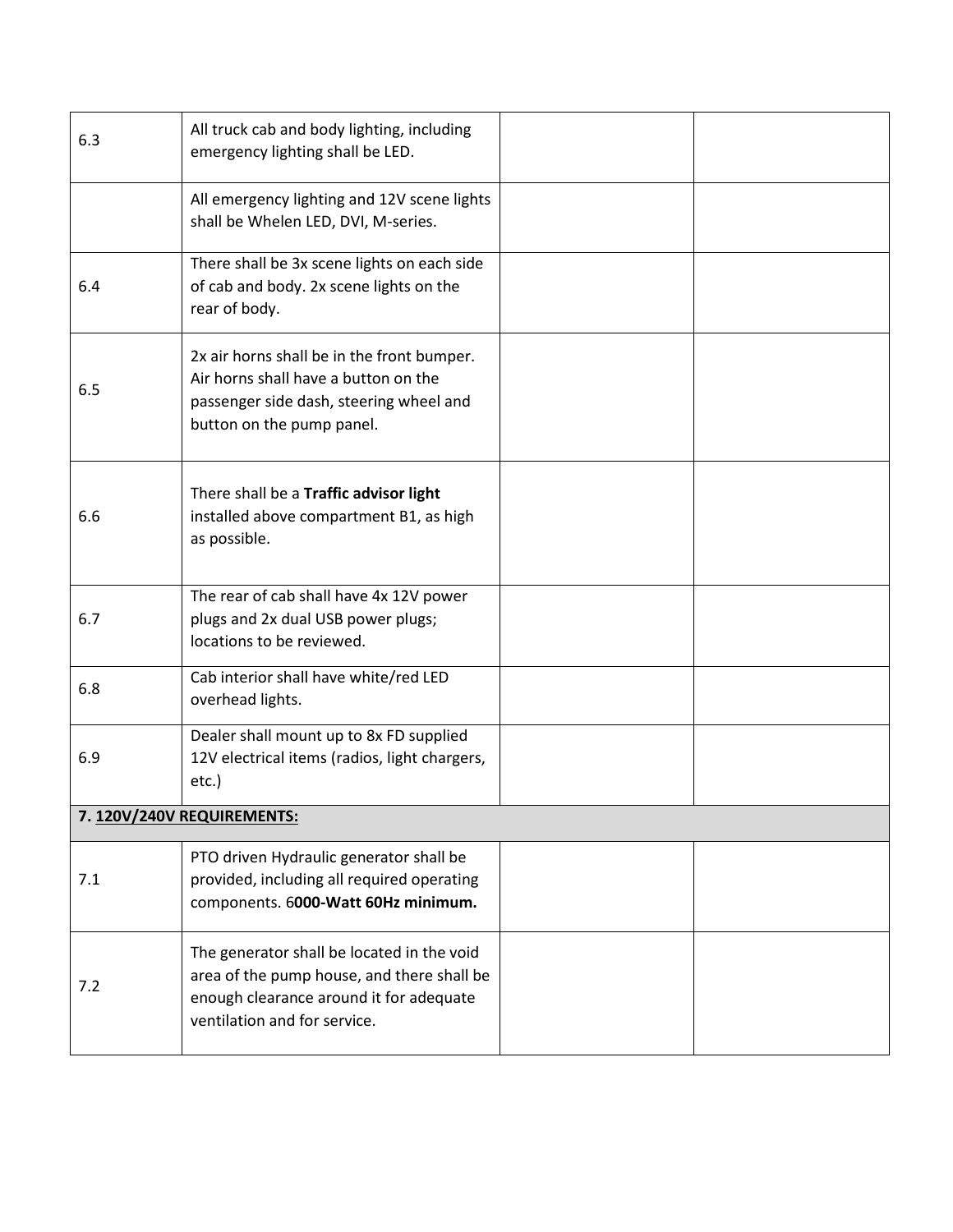| 7.3 | There shall be 1 weatherproof 120V<br>receptacle in R3 and L3 compartments, 20                                                                                                                                                                                                                                                                                                                                                                                                                               |  |
|-----|--------------------------------------------------------------------------------------------------------------------------------------------------------------------------------------------------------------------------------------------------------------------------------------------------------------------------------------------------------------------------------------------------------------------------------------------------------------------------------------------------------------|--|
|     | amp each.                                                                                                                                                                                                                                                                                                                                                                                                                                                                                                    |  |
| 7.4 | There shall be a 240V LED tower scene<br>light mounted on top of cab connected to<br>the generator electrical panel. The tower<br>scene light shall be able to extend at least<br>3m above cab. Shall be able to rotate 360<br>degrees and illuminate on two sides<br>(backlight feature). The total number of<br>LED lights shall have a total output of<br>180,000 lumens minimum. The tower shall<br>have a remote control with an "auto stow"<br>feature and be able to deploy in 20<br>seconds or less. |  |
| 7.5 | There shall be 1x Electric rewind cord reel<br>with 200' of yellow 10/4 cable, on a 20amp<br>circuit, a junction box with 4x<br>weatherproof 120V outlets connected to<br>the electrical panel. The reel shall be<br>shielded from the elements.                                                                                                                                                                                                                                                             |  |
| 7.6 | There shall be 2x 120V shore power<br>receptacles provided in the cab for<br>charging FD equipment (exact locations<br>TBD) as well as 1x 120V shore power<br>receptacles in L3 and 1x in R3 (exact<br>location TBD)                                                                                                                                                                                                                                                                                         |  |
| 7.7 | The complete 120/240V electrical system<br>and all additional components <b>MUST</b> be<br>Ontario ESA tested prior to delivery, no<br>exceptions. All Certification plates must be<br>mounted on truck. Proof of ESA test and<br>inspection shall be provided upon delivery.                                                                                                                                                                                                                                |  |
|     | 8. FINISHING REQUIREMENTS:                                                                                                                                                                                                                                                                                                                                                                                                                                                                                   |  |
| 8.1 | The cab and body shall be painted in a two<br>toned, Black over Red paint scheme with<br>warranty. Final design TBD                                                                                                                                                                                                                                                                                                                                                                                          |  |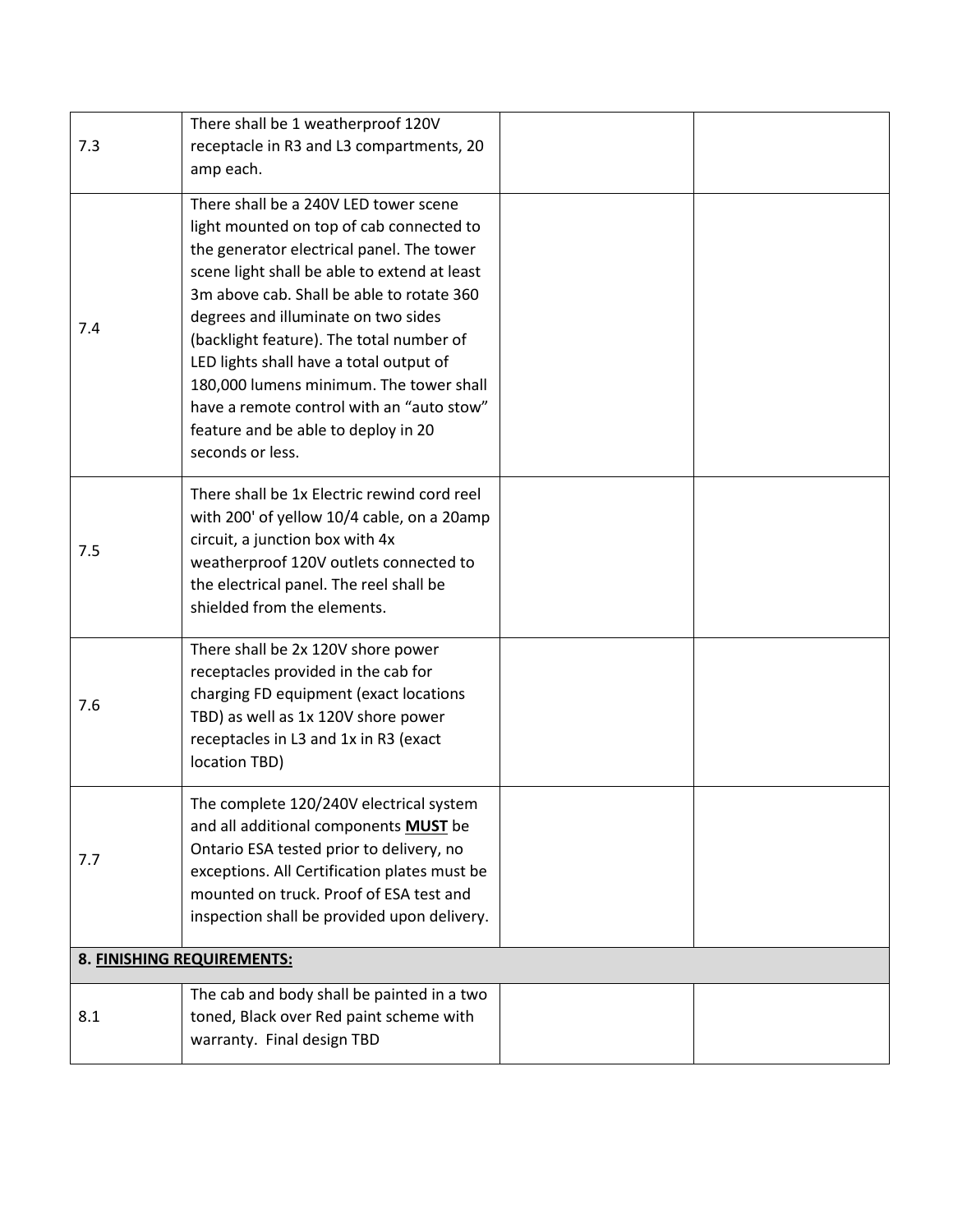| 8.2 | Compartment interiors shall be painted<br>light grey, and paint shall be durable/chip<br>resistant finish. State actual.                                                                            |                      |  |
|-----|-----------------------------------------------------------------------------------------------------------------------------------------------------------------------------------------------------|----------------------|--|
| 8.3 | All reflective marking for DOT<br>requirements shall be on the chassis and<br>body.                                                                                                                 |                      |  |
| 8.4 | The rear body shall have chevrons over<br>100% of the body and hinged doors.<br>Chevrons shall be reflective red and lime<br>yellow.                                                                | <b>No Exceptions</b> |  |
| 8.5 | The whole truck shall be undercoated<br>before delivery to the fire department.                                                                                                                     |                      |  |
| 8.6 | The complete truck shall have a reflective<br>stripe detail along the bottom portion of<br>cab, zig zagging up to the mid-point of<br>body; Layout to reviewed during the mid-<br>build inspection. |                      |  |
|     |                                                                                                                                                                                                     |                      |  |
|     | 9. EQUIPMENT REQUIREMENTS:                                                                                                                                                                          |                      |  |
|     | Ladders: NFPA rated, Duo Safety brand,<br>aluminum:<br>1x 24'                                                                                                                                       |                      |  |
| 9.1 | 1x 14'                                                                                                                                                                                              |                      |  |
|     | 1x folding attic ladder.                                                                                                                                                                            |                      |  |
|     | Pike poles: Fire Hooks Unlimited brand.                                                                                                                                                             |                      |  |
|     | 1x 6'                                                                                                                                                                                               |                      |  |
| 9.2 | 1x 8'                                                                                                                                                                                               |                      |  |
|     | 1x 10'                                                                                                                                                                                              |                      |  |
|     | Trash rake: Fire Hooks Unlimited brand.                                                                                                                                                             |                      |  |
| 9.3 | 1x 6' D-handle                                                                                                                                                                                      |                      |  |